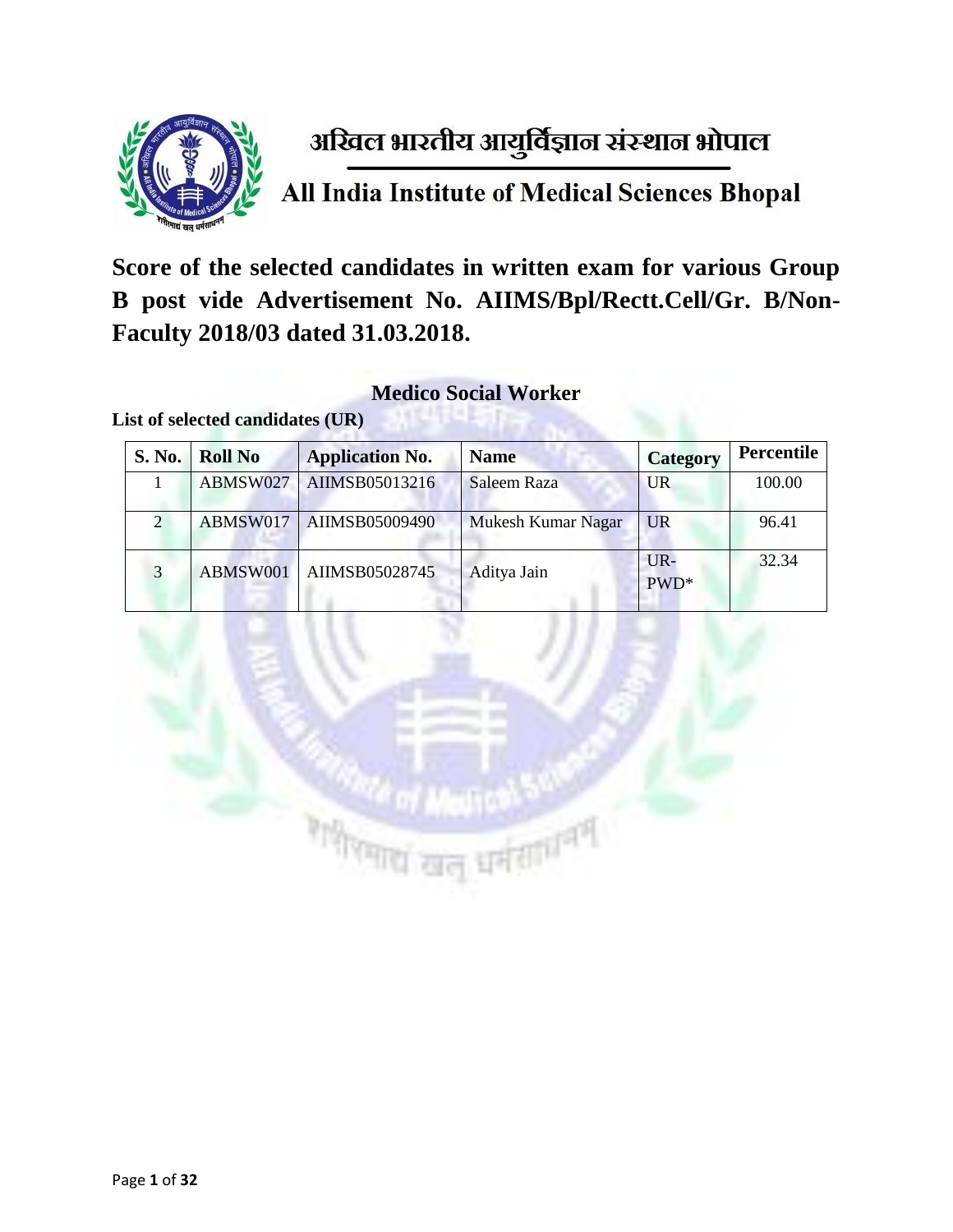#### **Chief Cashier**

| <b>S. No.</b> | Roll No | <b>Application No.   Name</b> |                          | Category | Percentage |
|---------------|---------|-------------------------------|--------------------------|----------|------------|
|               | ABCC035 | AIIMSB08012366                | Sandeep Kumar<br>Dwivedi | UR       | 48.25      |

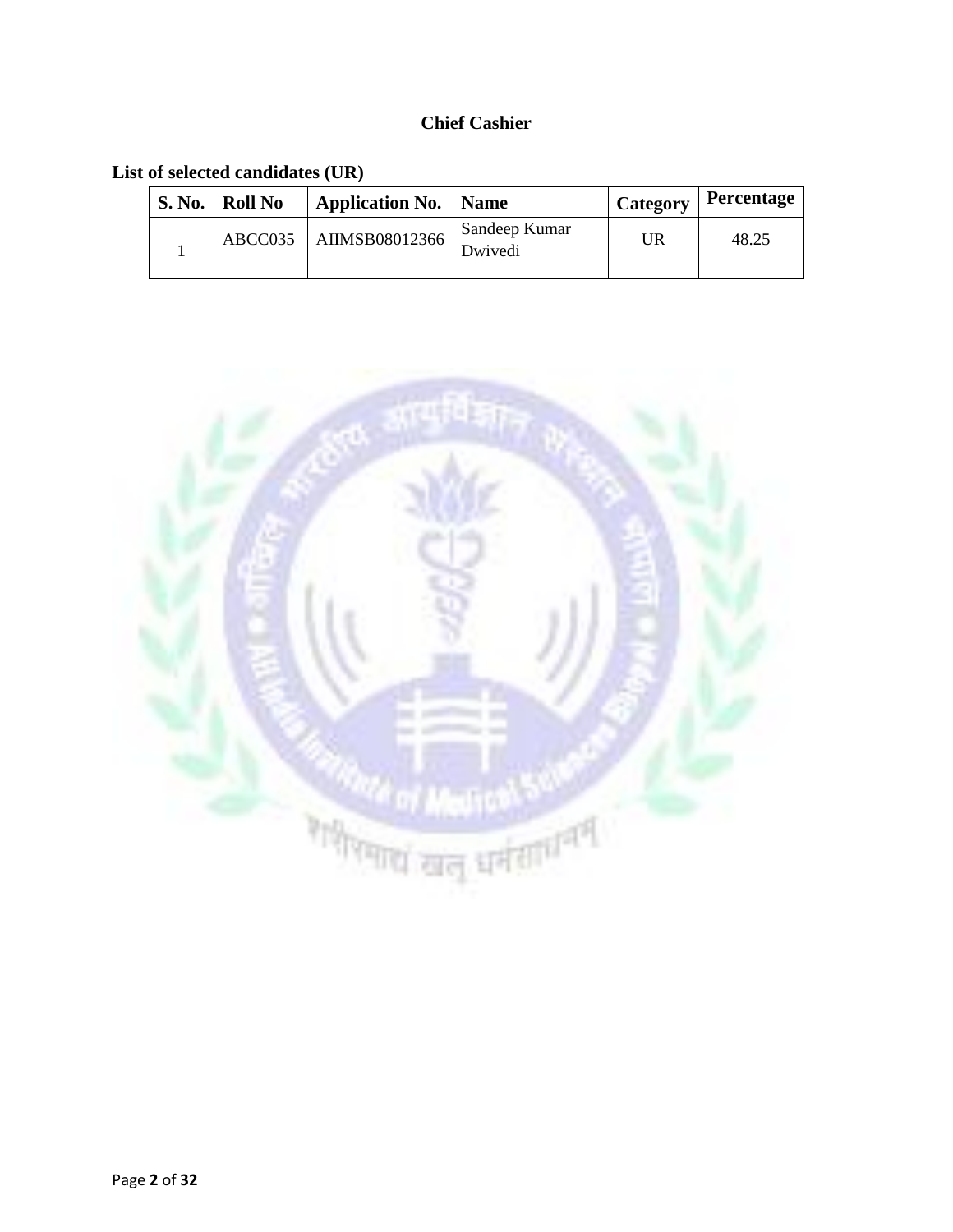#### **Senior Hindi Officer**

| d.<br>No. | <b>Roll No</b> | <b>Application No.</b> | <b>Name</b>                       | <b>Category</b> | <b>Percentage</b> |
|-----------|----------------|------------------------|-----------------------------------|-----------------|-------------------|
|           | ABSHO067       |                        | AIIMSB13021415   Aman Kumar Mehta | UR              | 56.75             |

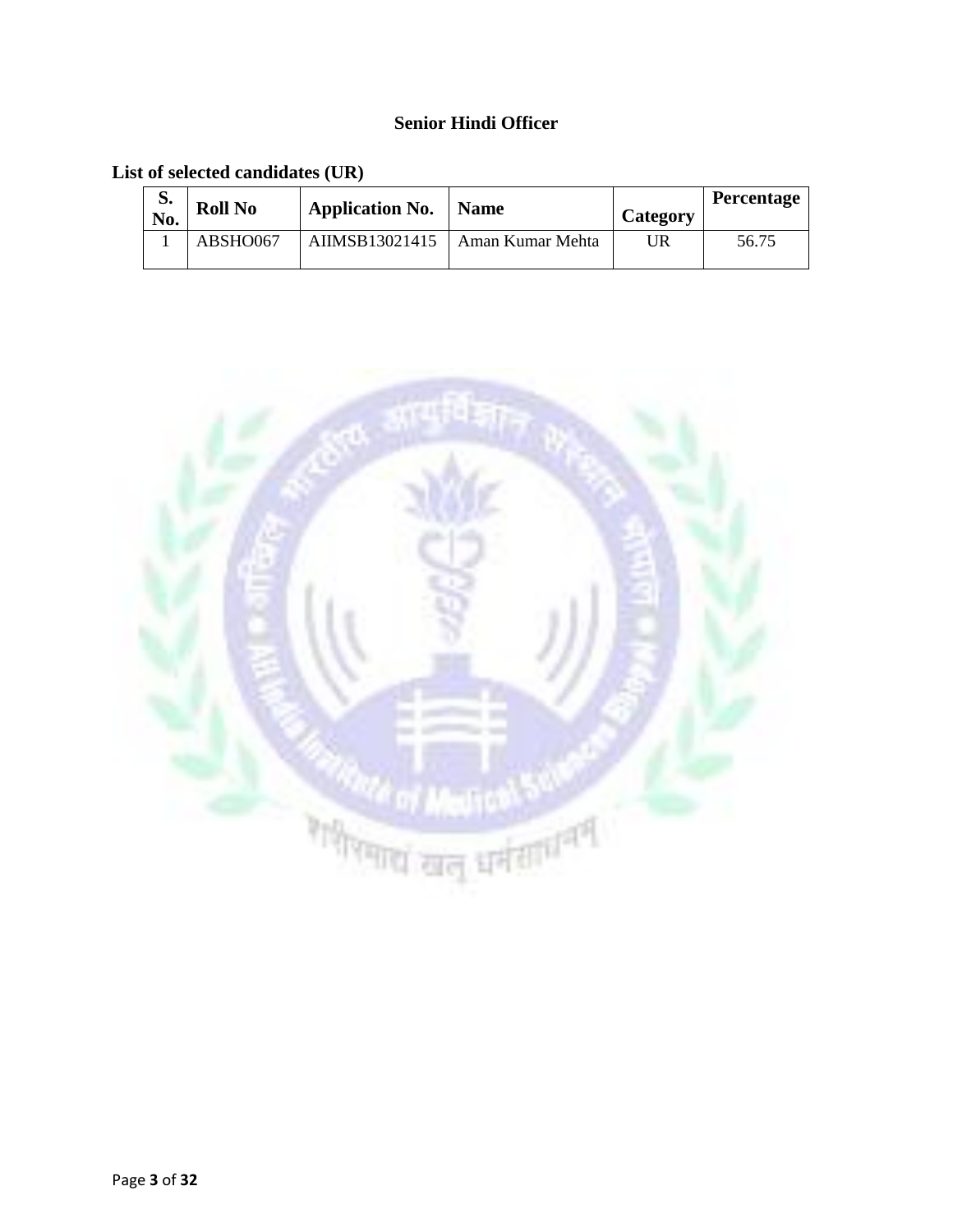# **Assistant Engineer Electrical**

| S.<br>No. | <b>Roll No</b> | <b>Application No.</b> | <b>Name</b>             | Category | <b>Percentage</b> |
|-----------|----------------|------------------------|-------------------------|----------|-------------------|
|           | ABAEE035       | AIIMSB16016301         | Sushil Kumar<br>Chauhan | UR       | 61.50             |

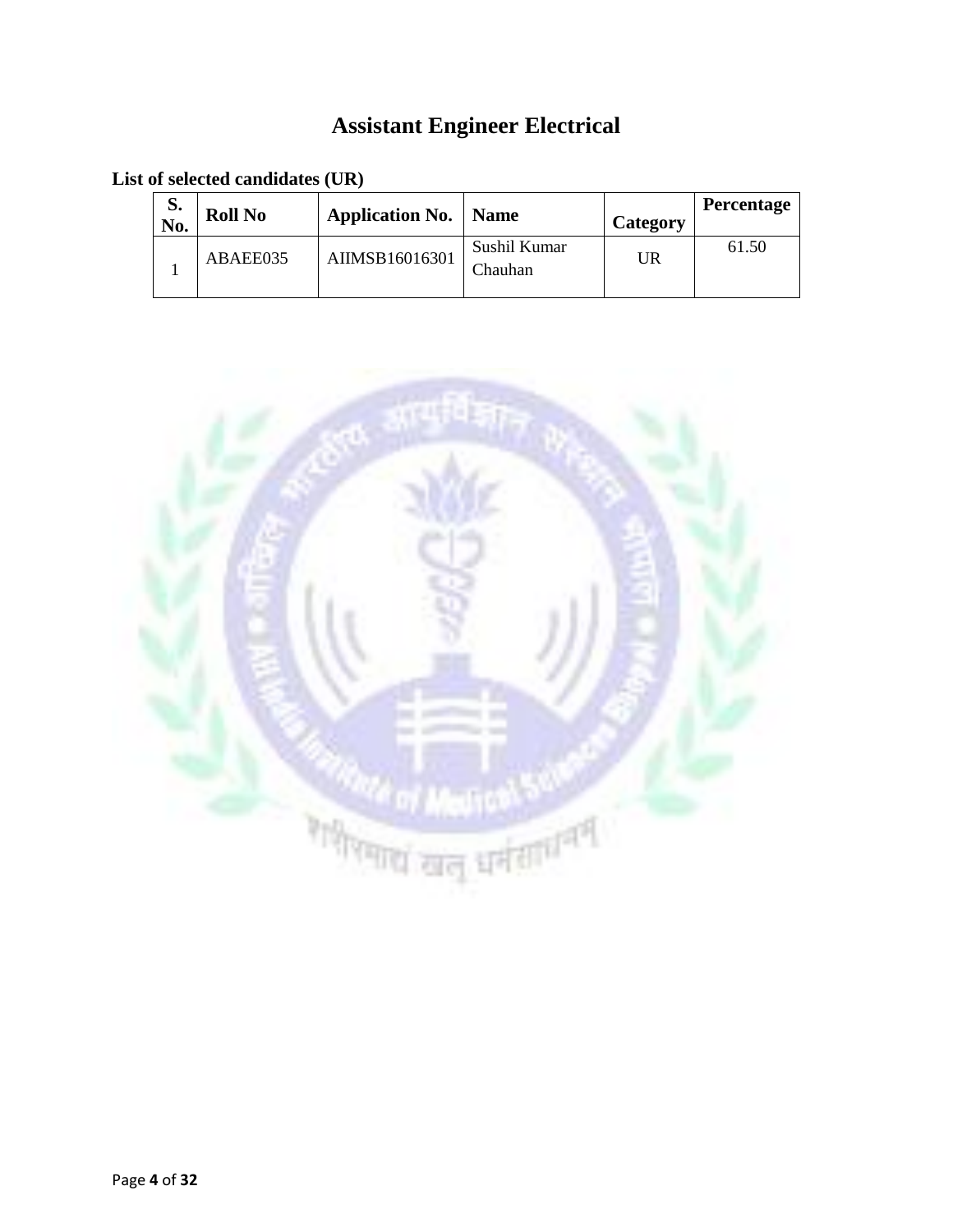**Technical Officer Dental/Dental Technician List of selected candidates (UR)**

| <b>S. No.</b>                     | <b>Roll No</b> | <b>Application No.</b> | <b>Name</b>                            | Category                   | <b>Percentile</b> |  |
|-----------------------------------|----------------|------------------------|----------------------------------------|----------------------------|-------------------|--|
|                                   | ABTOD015       | AIIMSB29001311         | Farhanullah Khan<br>Shariqueullah Khan | <b>UR</b>                  | 100.00            |  |
| 2                                 | ABTOD005       | AIIMSB29017470         | Aman Dev Patel                         | UR.                        | 65.15             |  |
| 3                                 | ABTOD020       | AIIMSB29017389         | Lerick Pilathottathil                  | OBC-<br>selected as<br>UR. | 62.12             |  |
| List of selected candidates (OBC) |                |                        |                                        |                            |                   |  |
| $\overline{4}$                    | ABTOD012       | AIIMSB29003395         | <b>Bhimsen Kumar</b>                   | <b>OBC</b>                 | 58.33             |  |

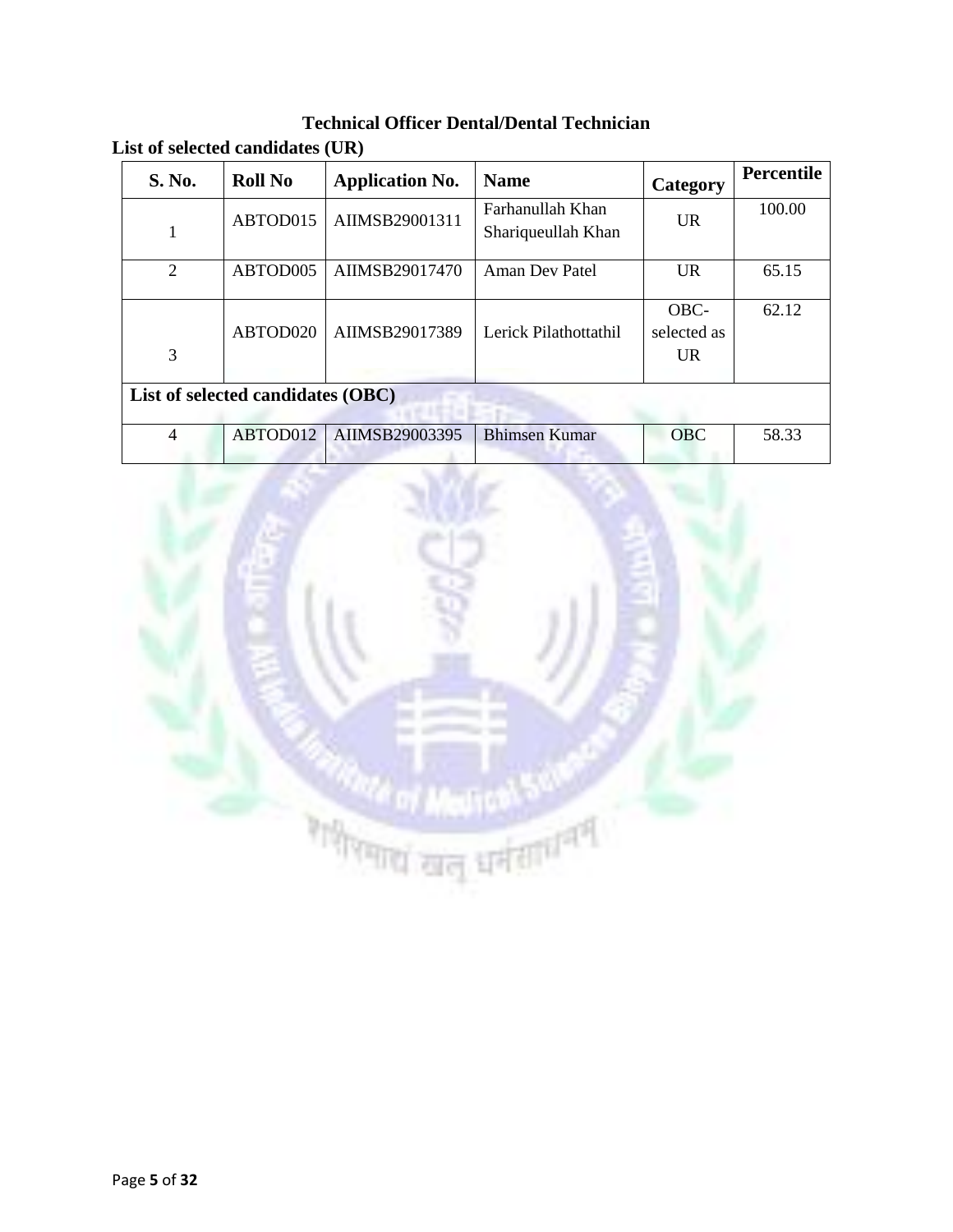### **Medical Social Service Officer Grade I**

| S. No.         | <b>Roll No</b>                    | <b>Application No.</b> | <b>Name</b>         | Category    | Percentile |
|----------------|-----------------------------------|------------------------|---------------------|-------------|------------|
|                |                                   |                        |                     | OBC-        | 100.00     |
| $\mathbf{1}$   | ABMSSO037                         | AIIMSB01012389         | Sangeeta Dhuria     | selected as |            |
|                |                                   |                        |                     | <b>UR</b>   |            |
|                |                                   |                        |                     | OBC-        | 75.72      |
| $\overline{2}$ | ABMSSO026                         | AIIMSB01009115         | <b>Binod Kumar</b>  | selected as |            |
|                |                                   |                        |                     | <b>UR</b>   |            |
| $\overline{3}$ | ABMSSO087                         | AIIMSB01026564         | Vinit Kumar Singh   | <b>UR</b>   | 72.84      |
|                |                                   |                        |                     | $SC -$      | 70.37      |
|                |                                   |                        |                     | selected as |            |
| $\overline{4}$ | ABMSSO016                         | AIIMSB01004370         | Prakash             | <b>UR</b>   |            |
|                |                                   |                        |                     |             |            |
| 5              | ABMSSO074                         | AIIMSB01023167         | Virendra Solanki    | <b>UR</b>   | 69.55      |
|                | List of selected candidates (OBC) |                        |                     |             |            |
|                |                                   |                        | Swami Swati         |             | 64.61      |
| 6              | ABMSSO052                         | AIIMSB01017542         | Virupaksha          | <b>OBC</b>  |            |
|                |                                   |                        | <b>Mukesh Kumar</b> |             | 62.55      |
| 7              | ABMSSO029                         | AIIMSB01009466         | Nagar               | <b>OBC</b>  |            |
| 8              | ABMSSO075                         | AIIMSB01023356         | Ravi Chouhan        | <b>OBC</b>  | 55.56      |
|                | List of selected candidates (SC)  |                        |                     |             |            |
| 9              | ABMSSO058                         | AIIMSB01018692         | Swapnil Vidyarthi   | <b>SC</b>   | 53.09      |
|                | List of selected candidates (ST)  |                        |                     |             |            |
| 10             | ABMSSO001                         | AIIMSB01000298         | S Esther            | <b>ST</b>   | 39.09      |
|                |                                   |                        |                     |             |            |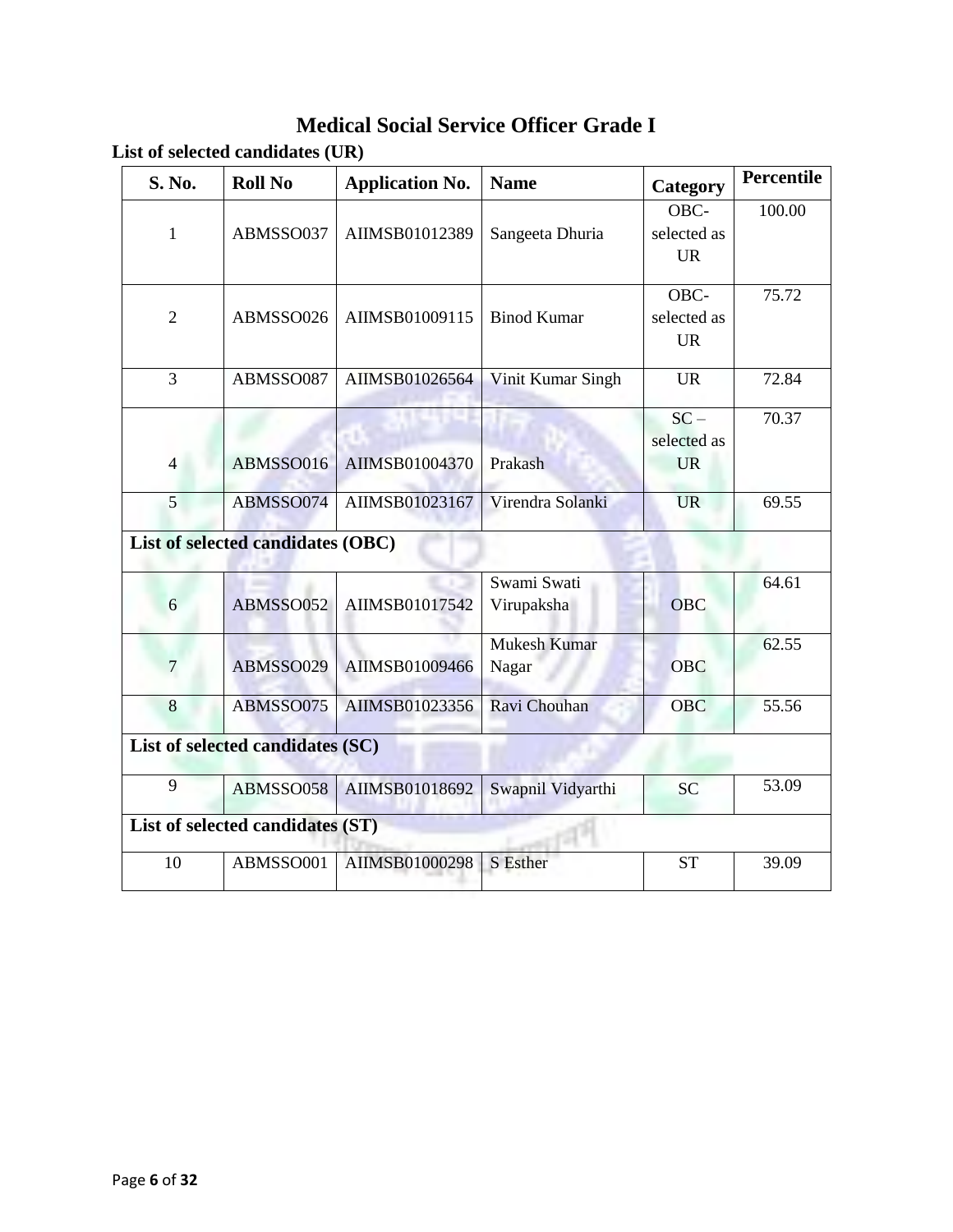# **Bio Medical Engineer**

| d.<br>No. | <b>Roll No</b> | <b>Application No.</b>   Name |              | Category | <b>Percentage</b> |
|-----------|----------------|-------------------------------|--------------|----------|-------------------|
|           | ABBME117       | AIIMSB10014652                | Vinod Prasad | UR       | 53.25             |

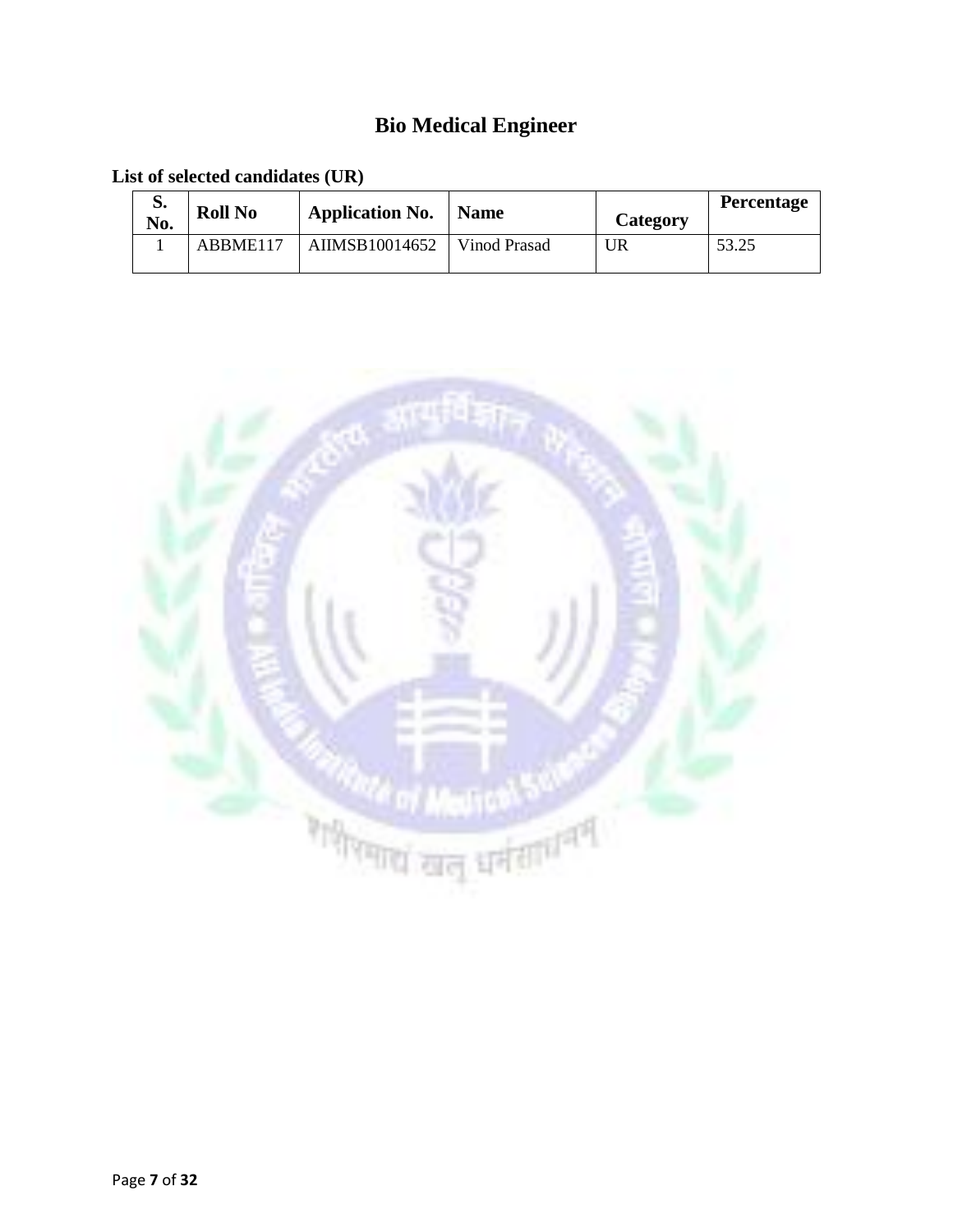### **Assistant Stores Officer**

**List of selected candidates (UR)**

| S.<br>No. | <b>Roll No</b> | <b>Application No.</b> | <b>Name</b>                             | Category | Percentile |
|-----------|----------------|------------------------|-----------------------------------------|----------|------------|
|           | ABASO075       |                        | AIIMSB14023135   Sharad Prakash Bhosale | UR       | 100.00     |
|           | ABASO032       | AIIMSB14004203         | Jeyakumar N                             | UR       | 97.62      |

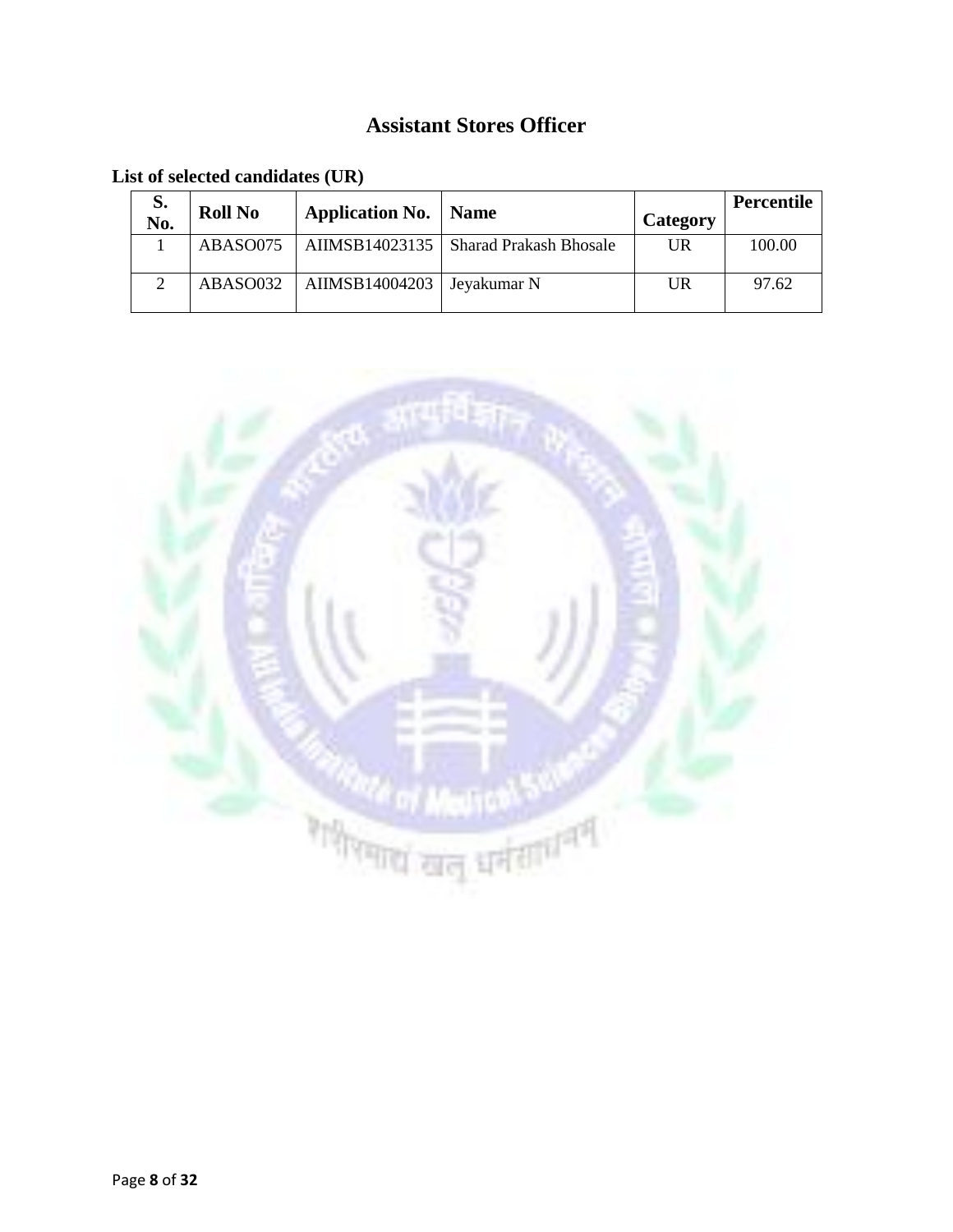### **Medical Record Officer**

| List of selected candidates (UR) |  |  |
|----------------------------------|--|--|
|----------------------------------|--|--|

| S. No.                            | <b>Roll No</b> | <b>Application No.</b> | <b>Name</b>            | Category    | <b>Percentile</b> |  |
|-----------------------------------|----------------|------------------------|------------------------|-------------|-------------------|--|
|                                   |                |                        |                        | OBC-        | 68.08             |  |
|                                   |                |                        |                        | selected as |                   |  |
| 1                                 | ABMRO006       | AIIMSB22002934         | <b>Mohammad Rashid</b> | UR.         |                   |  |
|                                   |                |                        |                        | OBC-        | 63.85             |  |
|                                   |                |                        | Dharmendra Kumar       | selected as |                   |  |
| $\overline{2}$                    | ABMRO007       | AIIMSB22003434         | Patel                  | UR.         |                   |  |
| 3                                 | ABMRO004       | AIIMSB22018295         | Nikhil Kumar           | UR.         | 59.15             |  |
| List of selected candidates (OBC) |                |                        |                        |             |                   |  |
| $\overline{4}$                    | ABMRO013       | AIIMSB22027786         | <b>Bobby J Mathew</b>  | $OBC*$      | 100.00            |  |

\* - has claimed age relaxation under OBC category hence not considered against UR

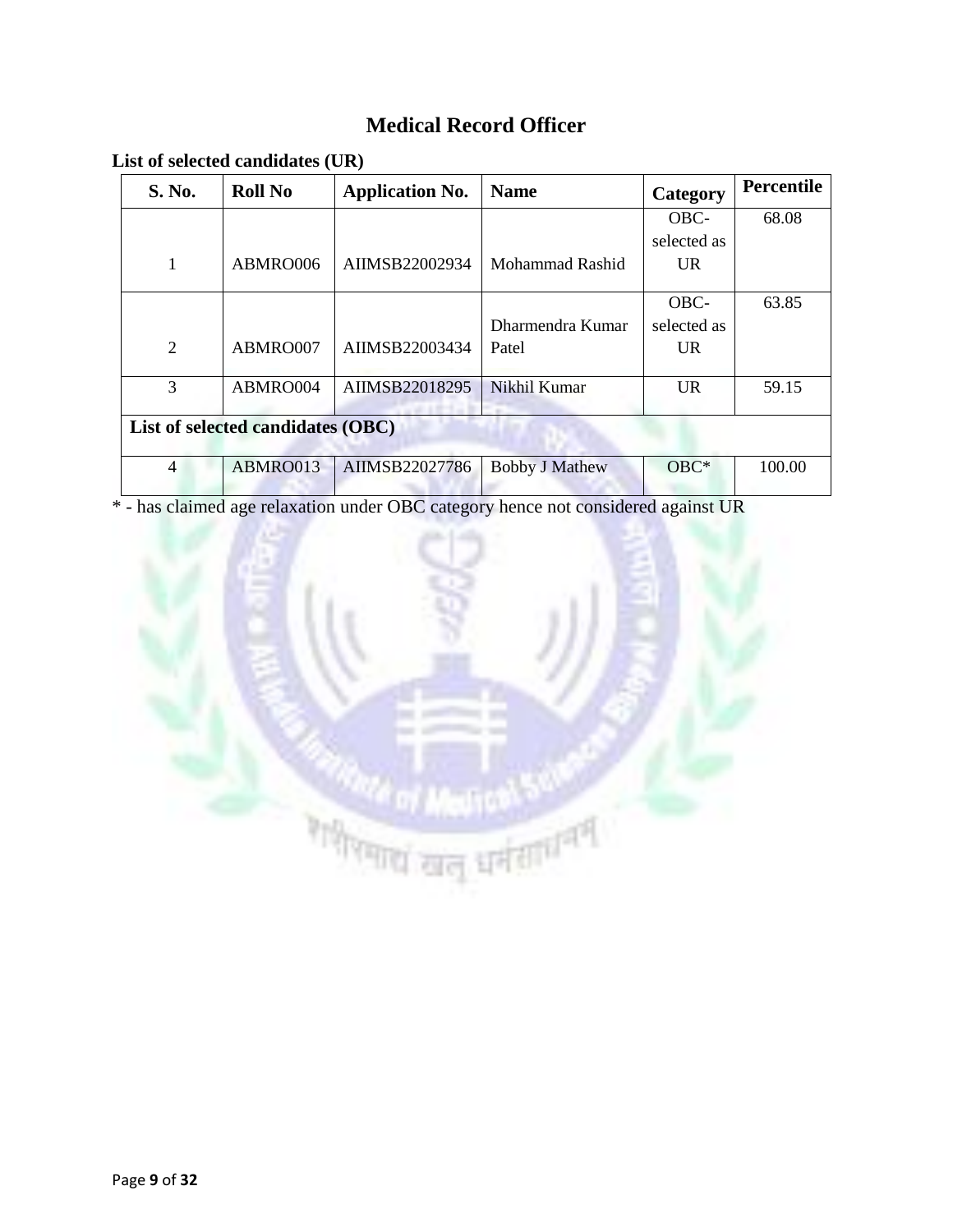#### **CSSD Technician**

| <b>S. No.</b>                     | <b>Roll No</b> | <b>Application No.</b> | <b>Name</b>          | Category    | <b>Percentile</b> |  |  |
|-----------------------------------|----------------|------------------------|----------------------|-------------|-------------------|--|--|
|                                   | ABCSSD050      | AIIMSB23002028         | Sanjay Kumar Malviya | <b>UR</b>   | 100.00            |  |  |
| $\overline{2}$                    | ABCSSD037      | AIIMSB23020220         | Mohd Qamar Khan      | <b>UR</b>   | 94.81             |  |  |
| 3                                 | ABCSSD025      | AIIMSB23016317         | Ishwar Singh Chawra  | <b>UR</b>   | 94.16             |  |  |
| $\overline{4}$                    | ABCSSD015      | AIIMSB23020285         | Deepika Sharma       | UR.         | 85.06             |  |  |
|                                   |                |                        |                      | OBC-        | 80.52             |  |  |
|                                   |                |                        |                      | selected as |                   |  |  |
| 5                                 | ABCSSD058      | AIIMSB23025443         | Sonal Kushwah        | UR.         |                   |  |  |
| List of selected candidates (OBC) |                |                        |                      |             |                   |  |  |
| 6                                 | ABCSSD048      | AIIMSB23025719         | Reena Thakre         | <b>OBC</b>  | 77.92             |  |  |

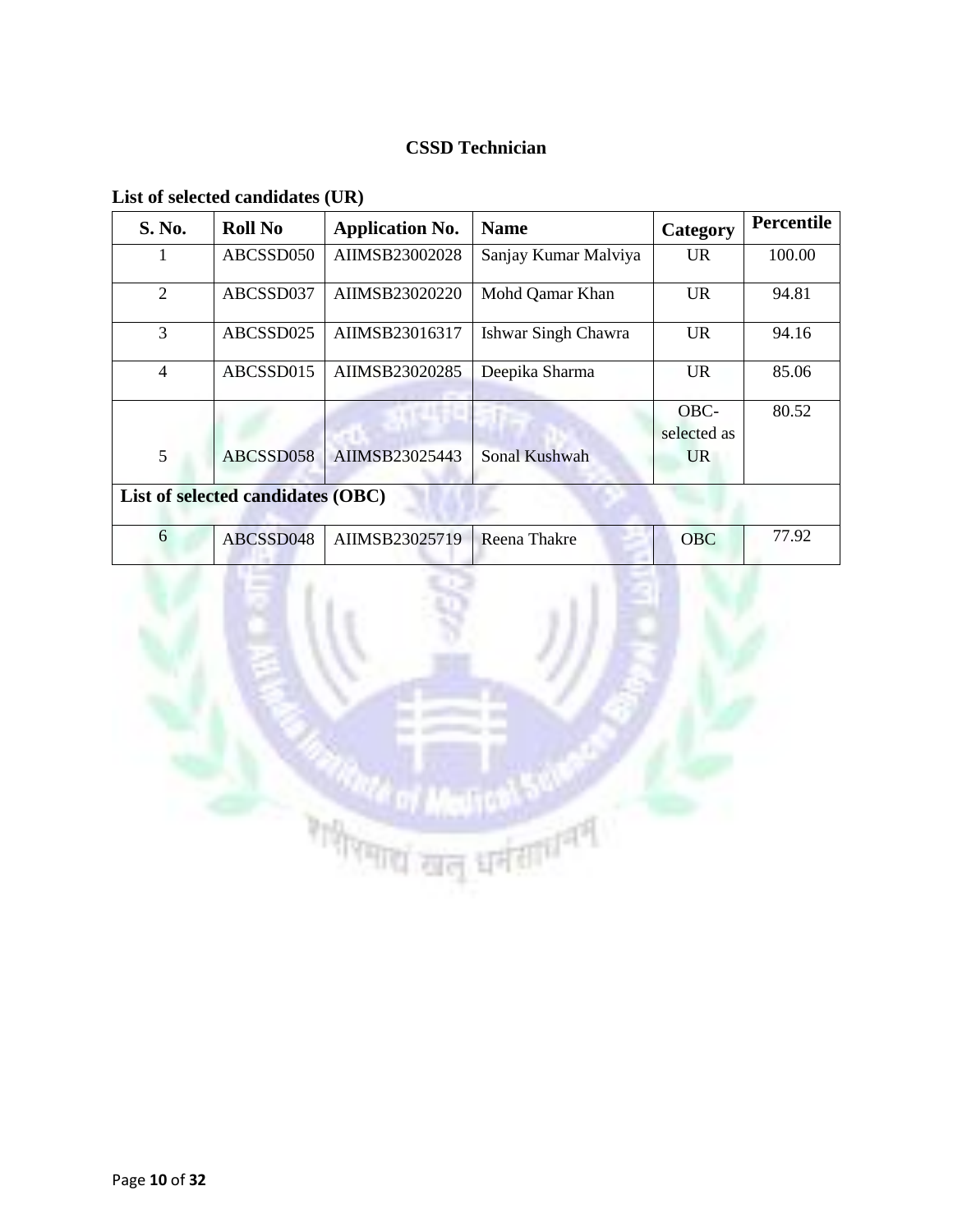#### **Radiotherapy Technician Grade-II**

**List of selected candidates (UR)**

| S.<br>No. | <b>Roll No</b> | <b>Application No.</b>   Name  |         | Category | <b>Percentile</b> |
|-----------|----------------|--------------------------------|---------|----------|-------------------|
|           | ABRTG2007      | AIIMSB35024132   Alisha Utreja |         | UR       | 100.00            |
|           |                | ABRTG2002   AIIMSB35010324     | Abinesh | UR       | 97.28             |

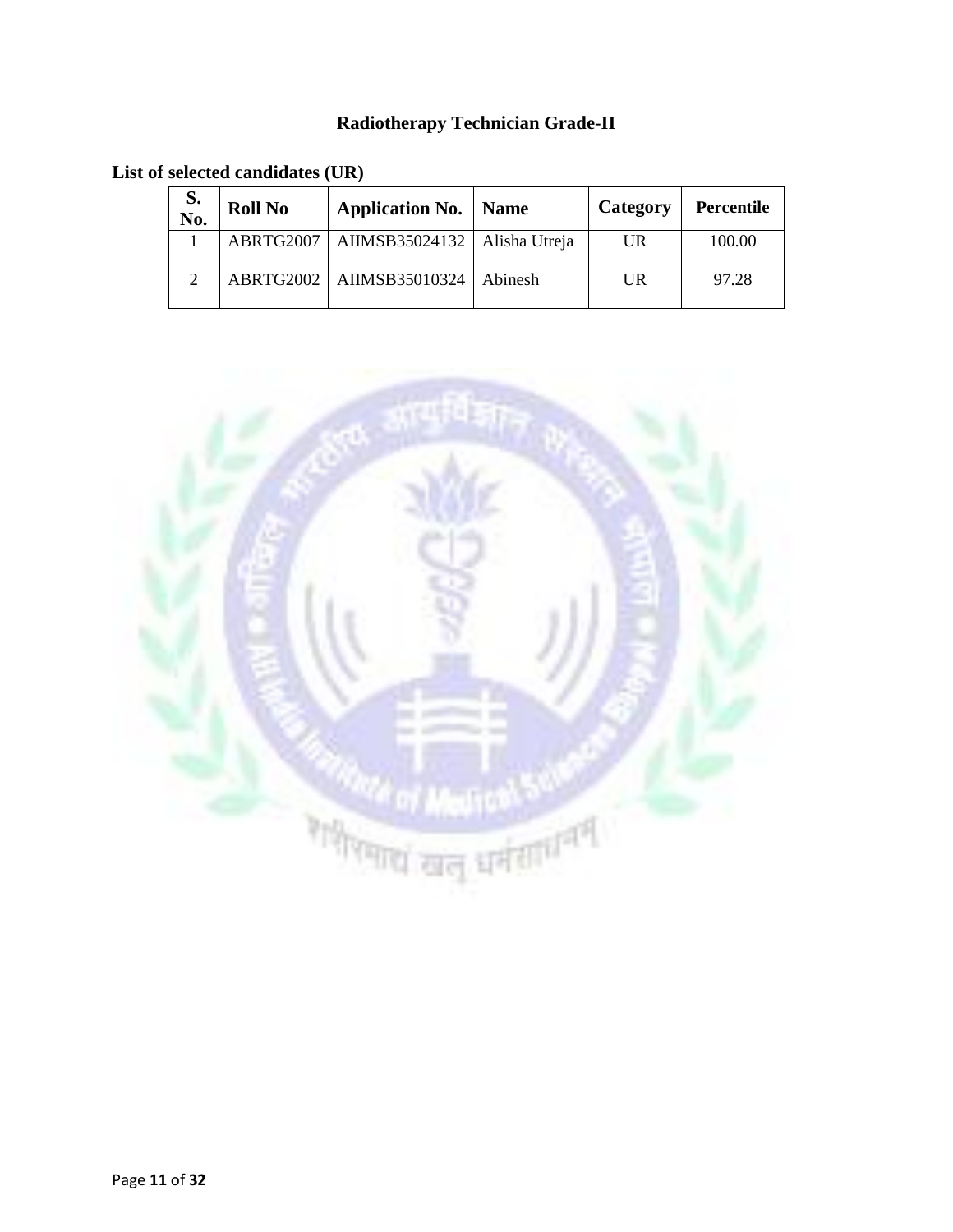#### **TB & Chest Diseases Health Assistant**

**List of selected candidates (UR)**

| S.<br>No.     | <b>Roll No</b> | <b>Application No.</b>   Name |                                                | Category | Percentile |
|---------------|----------------|-------------------------------|------------------------------------------------|----------|------------|
|               |                |                               | ABTBCD060   AIIMSB38004835   Umashankar Chulet | UR       | 100.00     |
| $\mathcal{D}$ |                | ABTBCD063   AIIMSB38027993    | <b>Vikas</b>                                   | UR       | 97.88      |

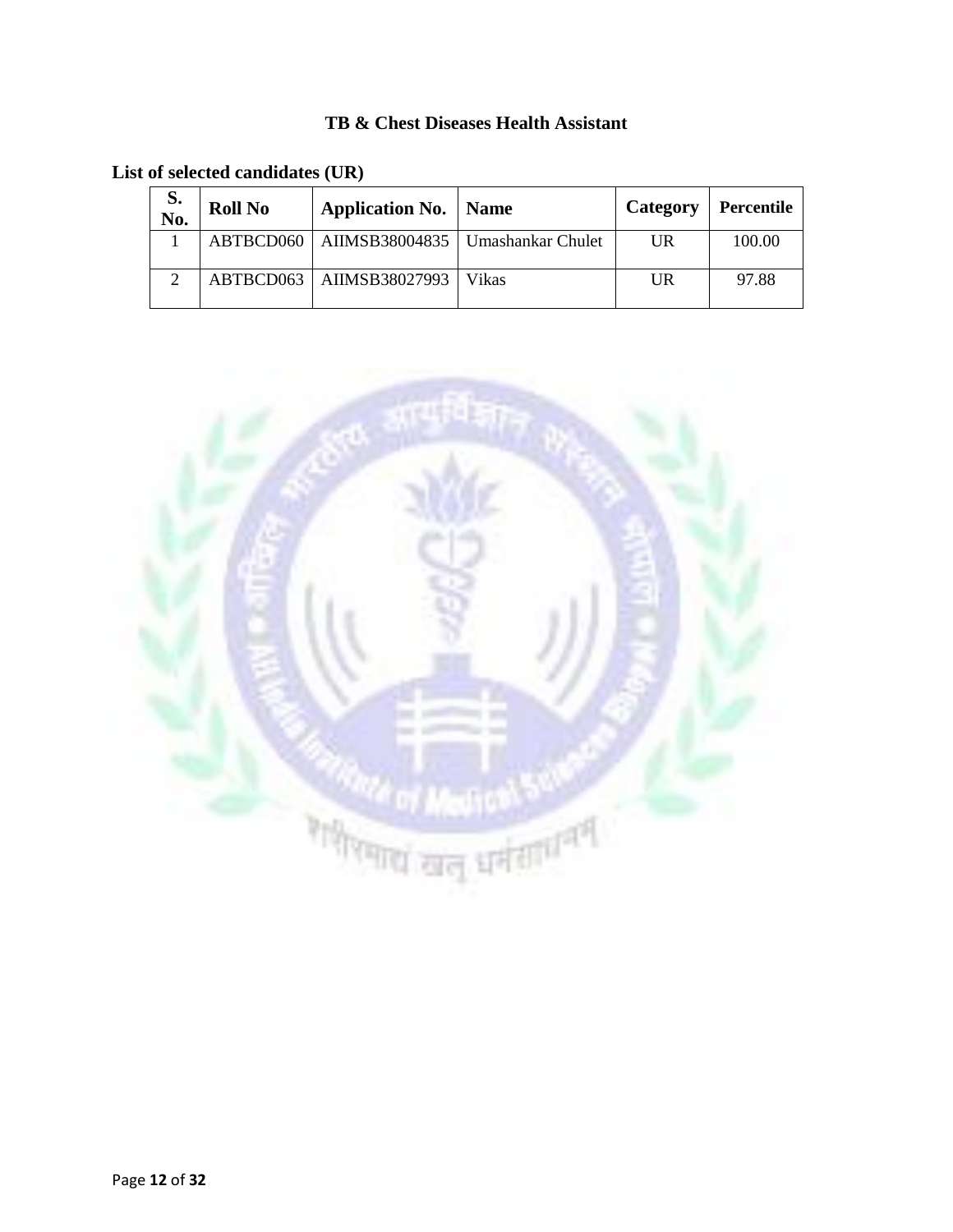# **Technical Officer Ophthalmology (Refractionist)**

**List of selected candidates (UR)**

| S. No.                            | <b>Roll No</b> | <b>Application No.</b> | <b>Name</b>           | Category   | Percentile |  |  |  |
|-----------------------------------|----------------|------------------------|-----------------------|------------|------------|--|--|--|
|                                   | ABTOO049       | AIIMSB30014113         | Kulwant               | <b>UR</b>  | 100.00     |  |  |  |
| $\overline{2}$                    | ABTOO070       | AIIMSB30015483         | Prajakta<br>Ghodeswar | UR         | 82.46      |  |  |  |
| 3                                 | ABTOO042       | AIIMSB30002312         | Karanjeet             | <b>UR</b>  | 79.38      |  |  |  |
| List of selected candidates (OBC) |                |                        |                       |            |            |  |  |  |
| $\overline{4}$                    | ABTOO078       | AIIMSB30013607         | Rakhi<br>Kumari       | <b>OBC</b> | 77.85      |  |  |  |

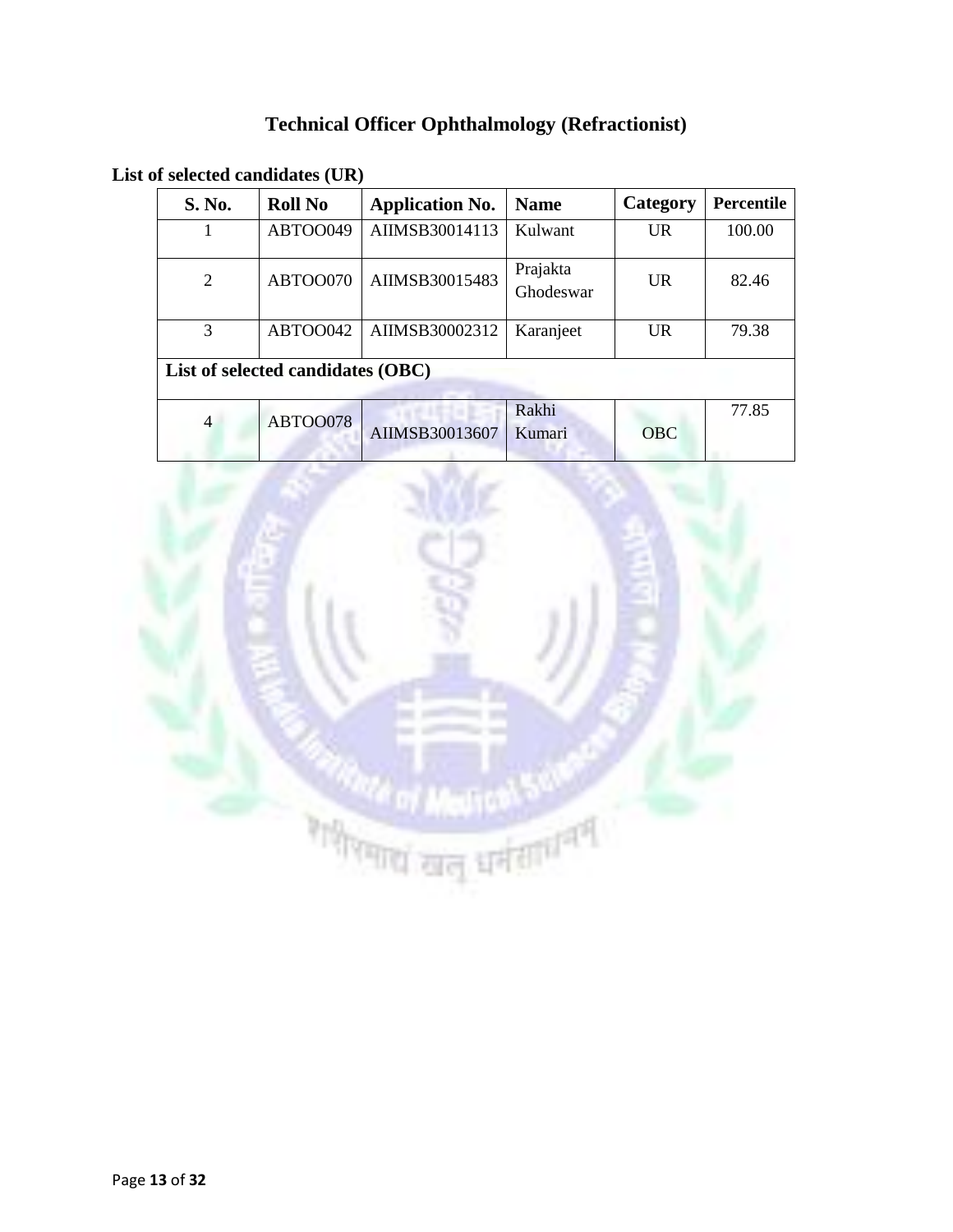#### **Junior Hindi Translator**

| S.<br>No. | <b>Roll No</b> | <b>Application No.</b> | <b>Name</b>   | Category | <b>Percentile</b> |
|-----------|----------------|------------------------|---------------|----------|-------------------|
|           | ABJHT087       | AIIMSB34028057         | Shivank Tyagi | UR       | 100.00            |
|           | ABJHT083       | AIIMSB34025739         | Krishna Shaw  | UR       | 87.82             |

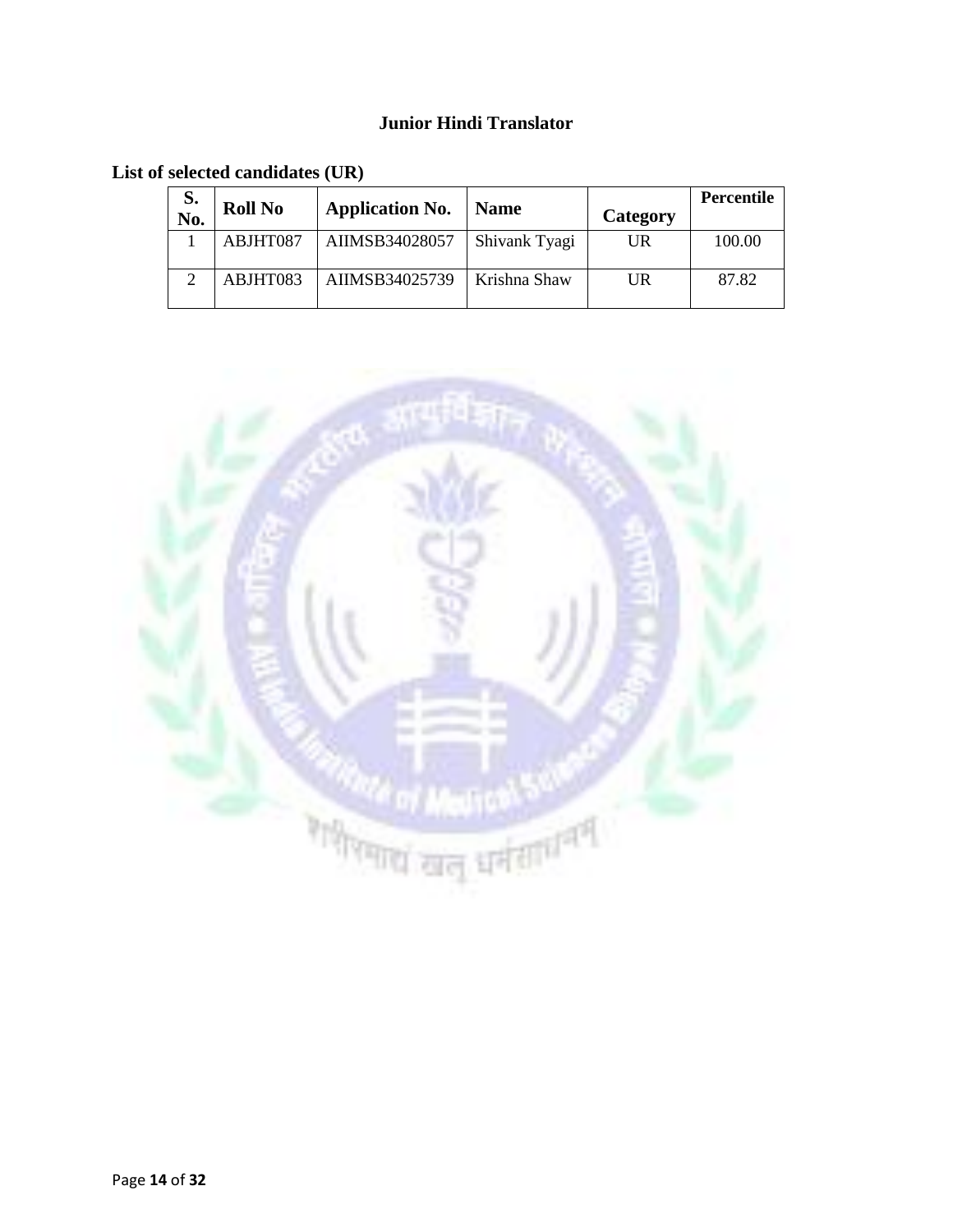### **Health Educator (Social Psychologist)**

**List of selected candidates (UR)**

| S.<br>No. | <b>Roll No</b> | <b>Application No.</b> | <b>Name</b>           | Category | <b>Percentage</b> |
|-----------|----------------|------------------------|-----------------------|----------|-------------------|
|           | ABHESP005      | AIIMSB43026774         | Abdul Samad<br>Hashmi | IJR      | 46.25             |

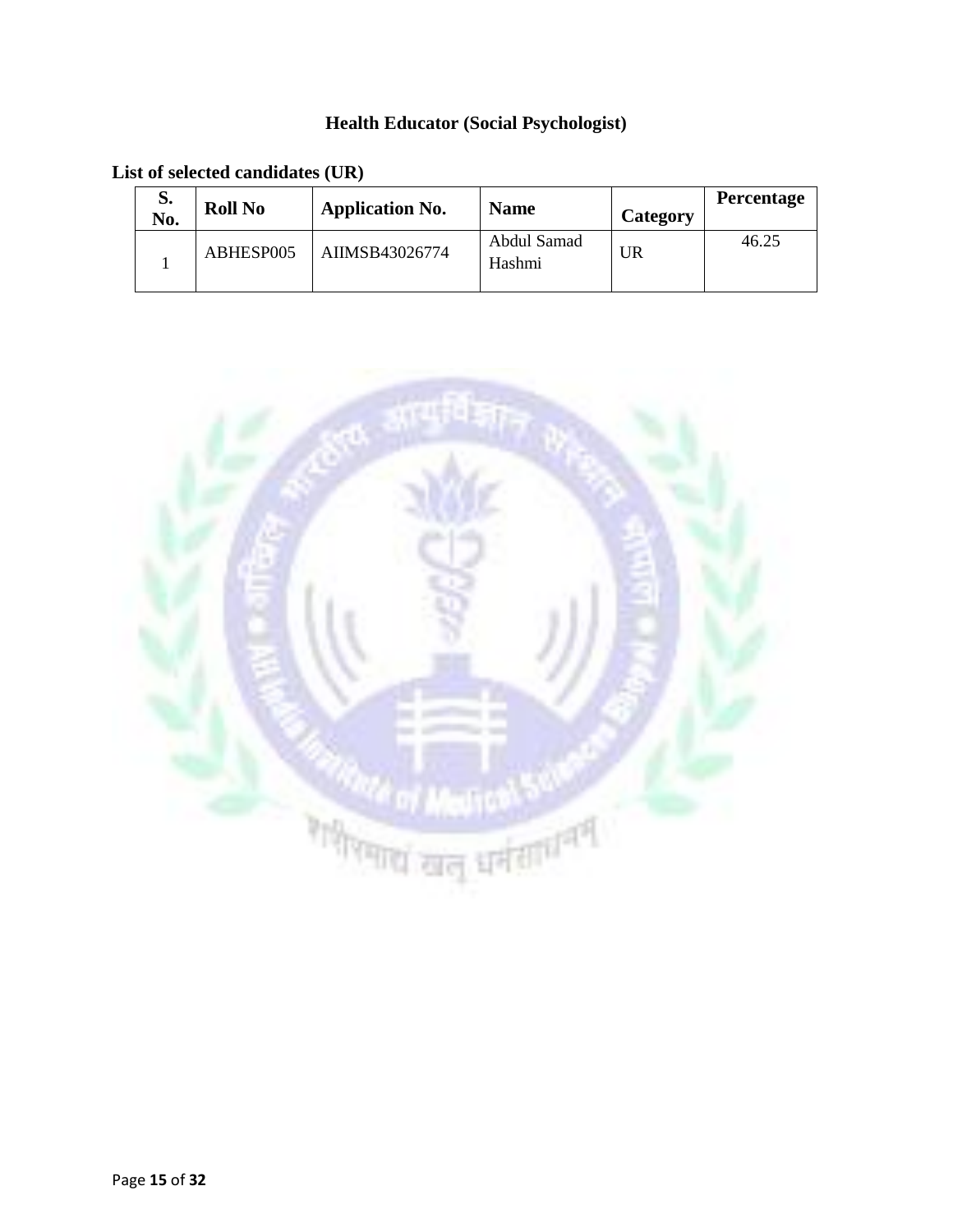#### **Technician Prosthetics & Orthotics**

| d.<br>No. | <b>Roll No</b> | <b>Application No.</b> | <b>Name</b>  | <b>Category</b> | <b>Percentage</b> |
|-----------|----------------|------------------------|--------------|-----------------|-------------------|
|           | ABTPO028       | AIIMSB44003149         | Smita Pathak | <b>UR</b>       | 72.75             |

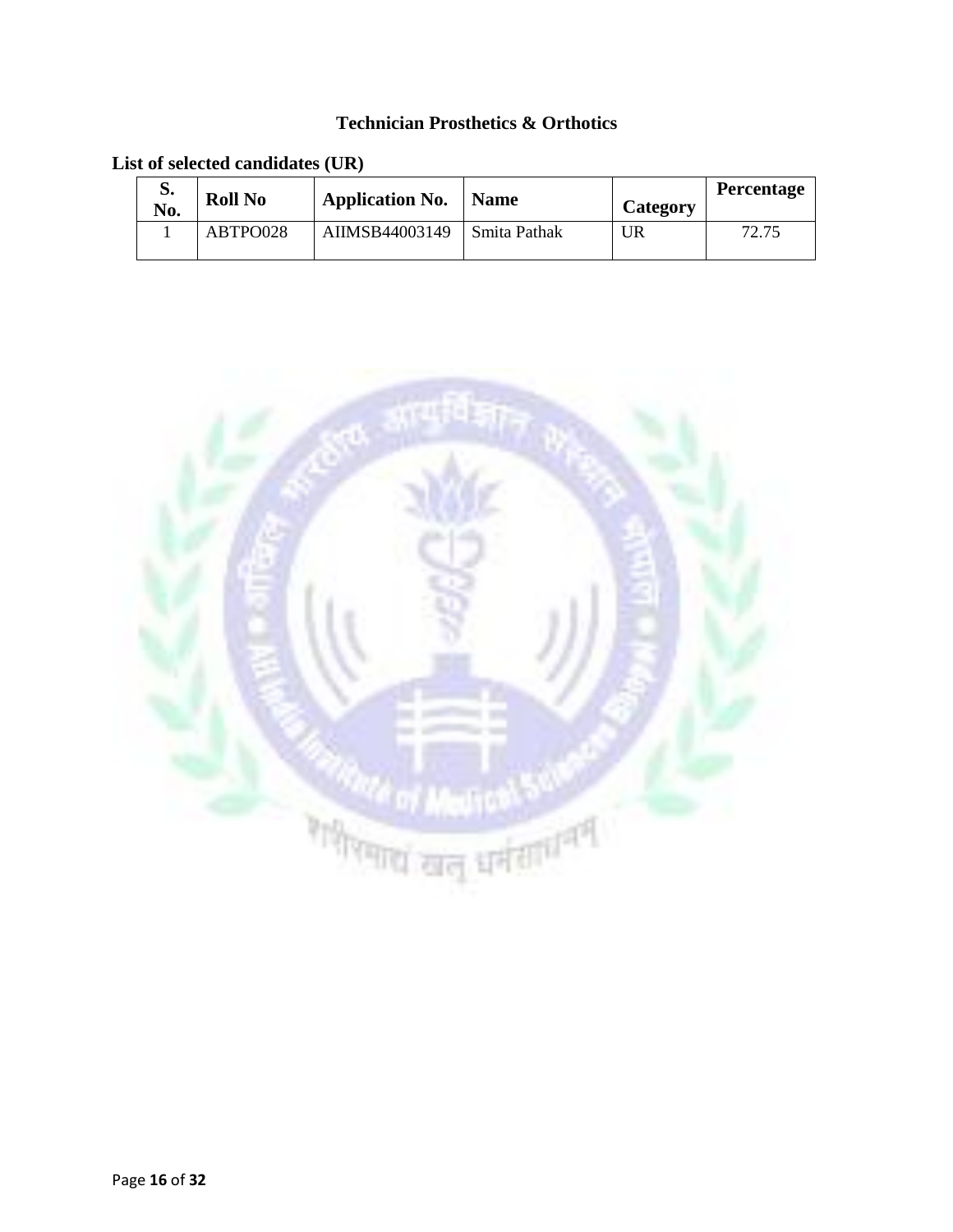#### **Dietician**

#### **List of selected candidates (UR)**

| S. No.                            | <b>Roll No</b>                   | <b>Application No.</b> | <b>Name</b>                  | Category   | <b>Percentile</b> |  |  |  |  |  |
|-----------------------------------|----------------------------------|------------------------|------------------------------|------------|-------------------|--|--|--|--|--|
| 1                                 | ABDT032                          | AIIMSB02012714         | Asmithaben Chavada           | UR.        | 100.00            |  |  |  |  |  |
| $\overline{2}$                    | ABDT076                          | AIIMSB02024243         | Manjri Tamrakar              | <b>UR</b>  | 87.67             |  |  |  |  |  |
| 3                                 | ABDT062                          | AIIMSB02021098         | Swasti Choure                | <b>UR</b>  | 86.33             |  |  |  |  |  |
| $\overline{4}$                    | ABDT045                          | AIIMSB02015381         | Amrita Khare                 | <b>UR</b>  | 84.33             |  |  |  |  |  |
|                                   |                                  |                        |                              | UR-        | 39.67             |  |  |  |  |  |
| 5                                 | ABDT005                          | AIIMSB02001708         | Drishti Thakur               | PWD*       |                   |  |  |  |  |  |
| List of selected candidates (OBC) |                                  |                        |                              |            |                   |  |  |  |  |  |
| 6                                 | ABDT011                          | AIIMSB02004541         | Nalla Srinivasarao           | <b>OBC</b> | 83.33             |  |  |  |  |  |
| $\overline{7}$                    | ABDT038                          | AIIMSB02013757         | Sweta Gupta                  | <b>OBC</b> | 81.33             |  |  |  |  |  |
|                                   | List of selected candidates (SC) |                        |                              |            |                   |  |  |  |  |  |
| 8                                 | ABDT086                          | AIIMSB02026273         | Aharwar Bhavana<br>Parmanand | <b>SC</b>  | 75.00             |  |  |  |  |  |

Property pure present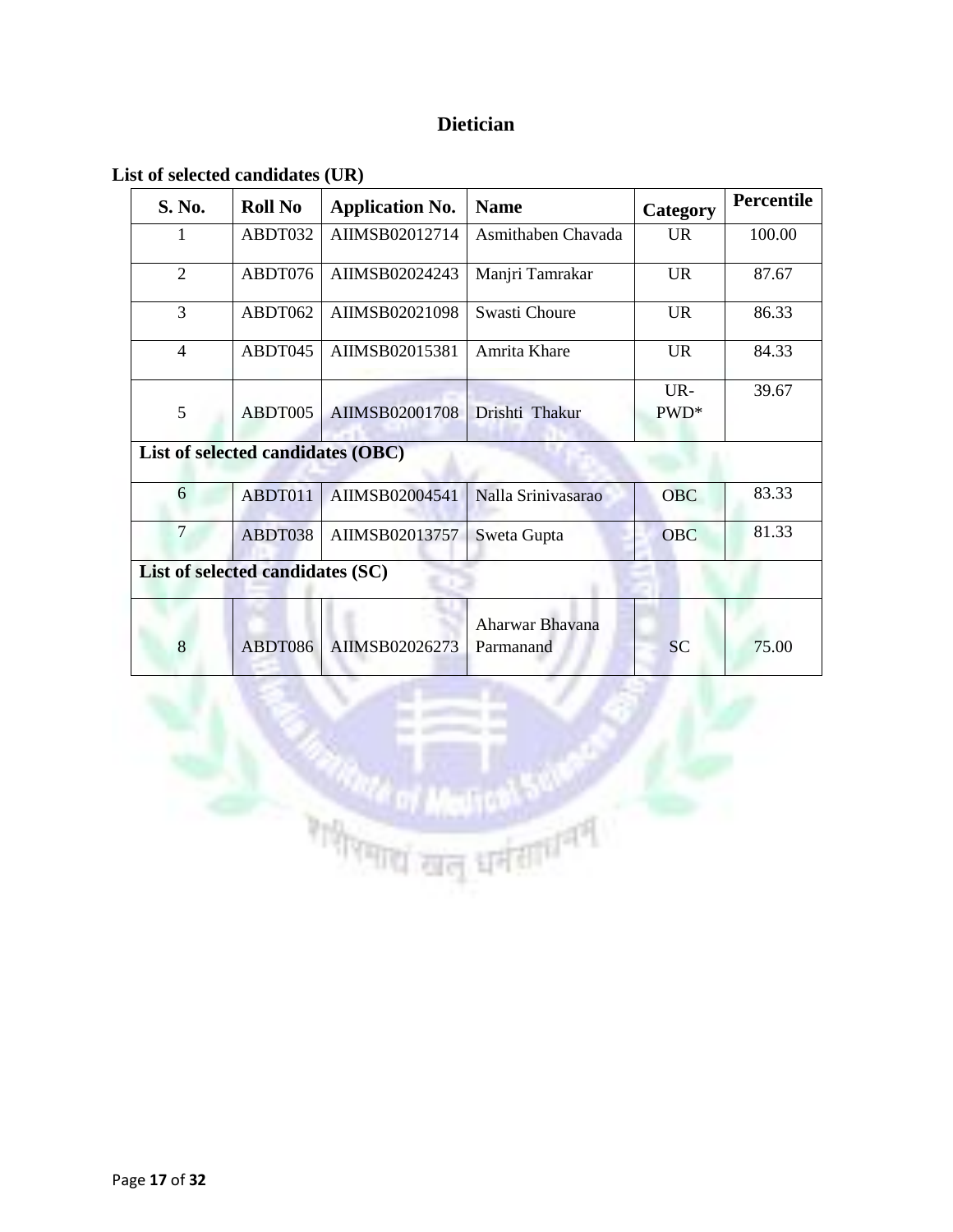#### **Vocation Counsellor**

| d.<br>No. | <b>Roll No</b> | <b>Application No.</b>         | Name | Category | <b>Percentage</b> |
|-----------|----------------|--------------------------------|------|----------|-------------------|
|           | ABVC003        | AIIMSB12014597   Sapana Maurya |      | UR       | 35.50             |

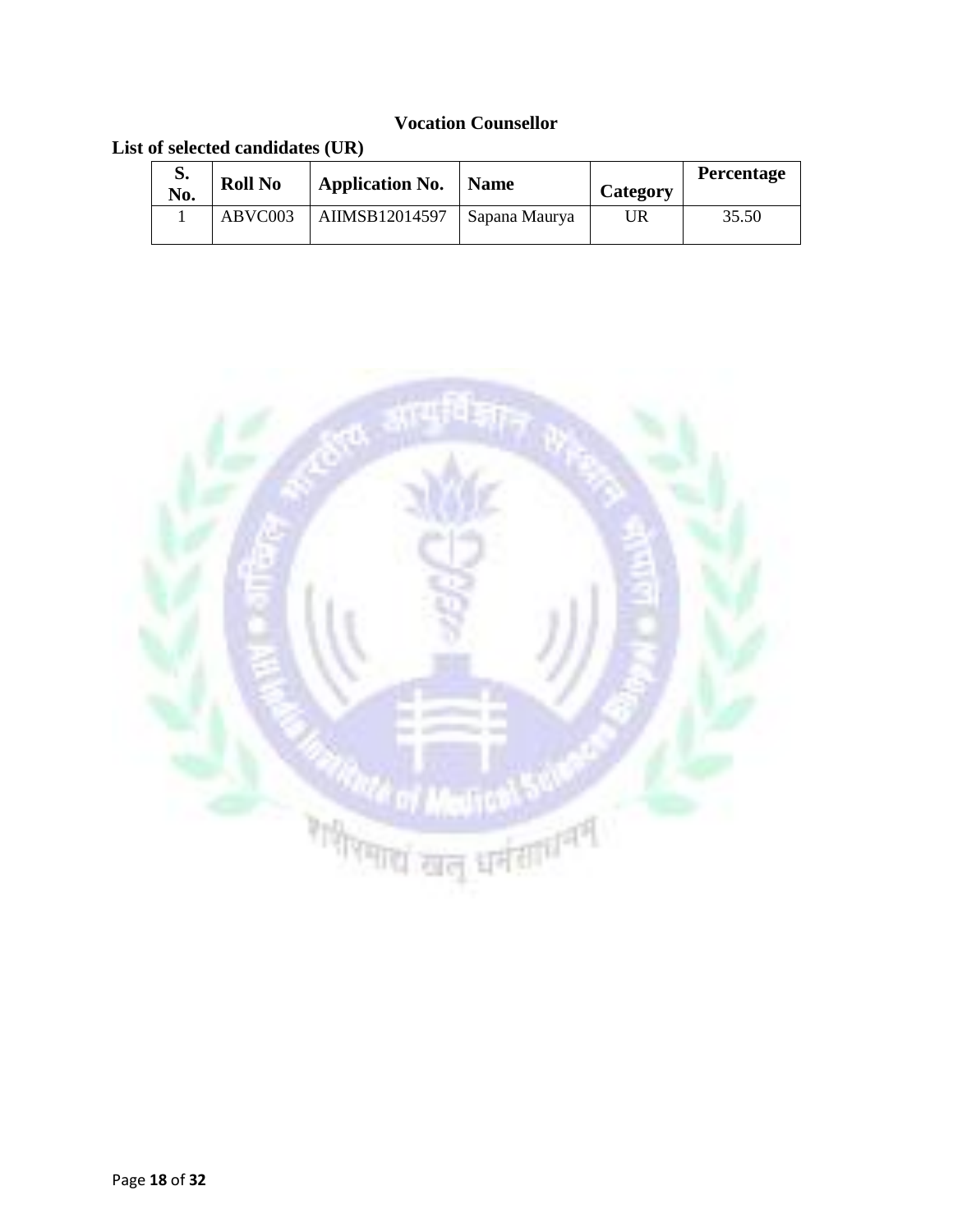#### **Manager/ Supervisor/Gas Officer**

| d.<br>No. | <b>Roll No</b> | <b>Application No.</b> | Name       | Category | <b>Percentage</b> |
|-----------|----------------|------------------------|------------|----------|-------------------|
|           | ABMSG008       | AIIMSB18018177         | Deepak A V | UR       | 48.5              |

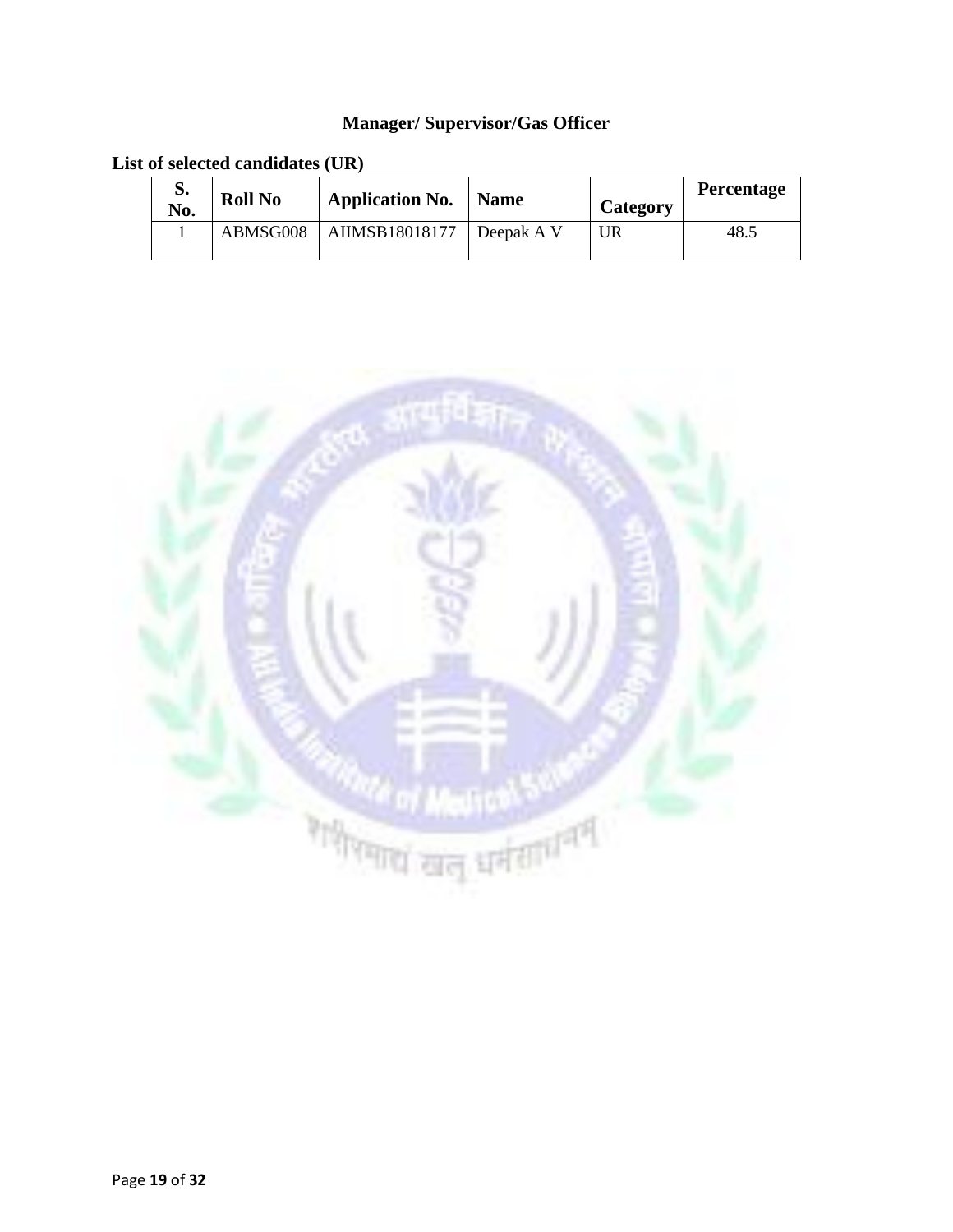#### **Assistant Engineer (Civil)**

**List of selected candidates (UR)**

| S.<br>No.      | <b>Roll No</b> | <b>Application No.</b> | <b>Name</b>                   | Category | <b>Percentile</b> |
|----------------|----------------|------------------------|-------------------------------|----------|-------------------|
|                | ABAEC006       | AIIMSB15001938         | Amit Sharma                   | UR       | 100.00            |
| $\overline{2}$ | ABAEC029       | AIIMSB15000036         | <b>Dhanyantri</b><br>Tripathi | UR       | 87.78             |
| 3              | ABAEC059       | AIIMSB15027041         | Rishi Mishra                  | UR       | 81.11             |

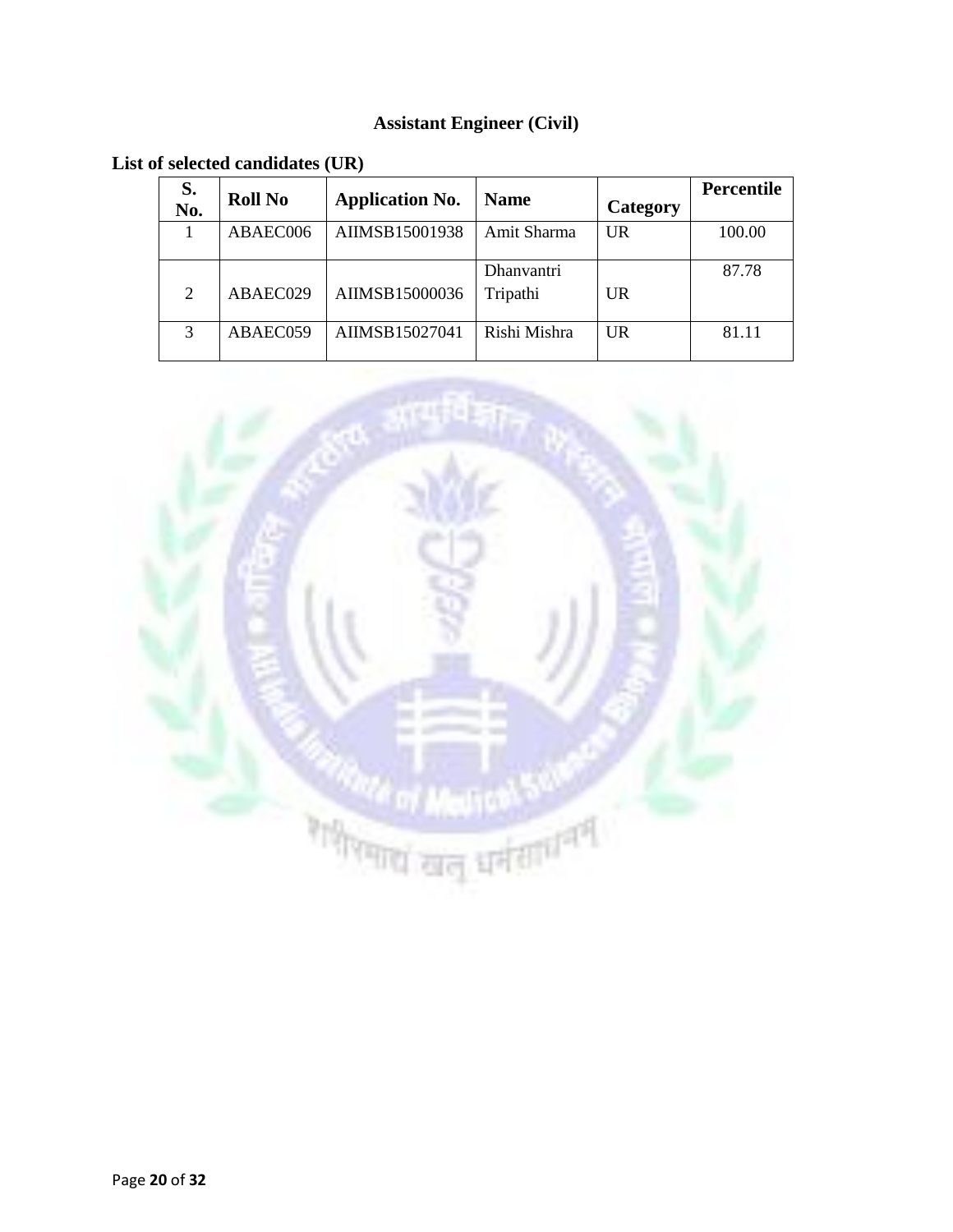#### **Electro Cardiograph Technical Assistant**

| d.<br>No. | <b>Roll No</b> | <b>Application No.</b>        | <b>Name</b> | Category | <b>Percentage</b> |
|-----------|----------------|-------------------------------|-------------|----------|-------------------|
|           | ABECTA007      | AIIMSB42010790   Dolly Sonker |             | JR       | 43.25             |

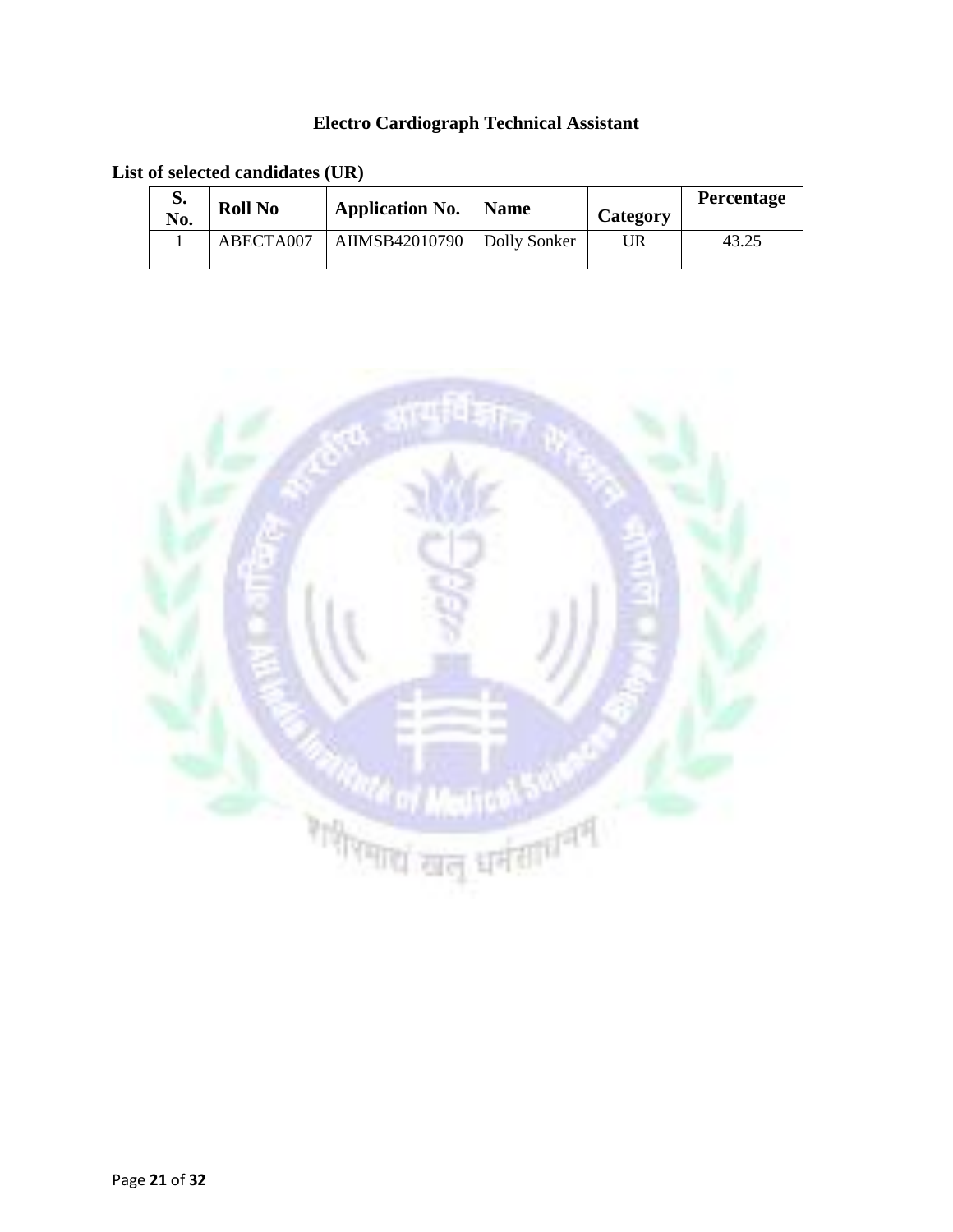# **Occupational Therapist**

**List of selected candidates (UR)**

| S.<br>No. | <b>Roll No</b> | <b>Application No.</b> | <b>Name</b>                       | <b>Category</b> | <b>Percentile</b> |
|-----------|----------------|------------------------|-----------------------------------|-----------------|-------------------|
|           | ABOT004        | AIIMSB37015549         | Bhagwatkar Bhumi<br>Shatrughana   | <b>UR</b>       | 100.00            |
| 2         | ABOT027        | AIIMSB37019500         | Singh Sanyogita<br>Narendra Kumar | <b>UR</b>       | 89.66             |

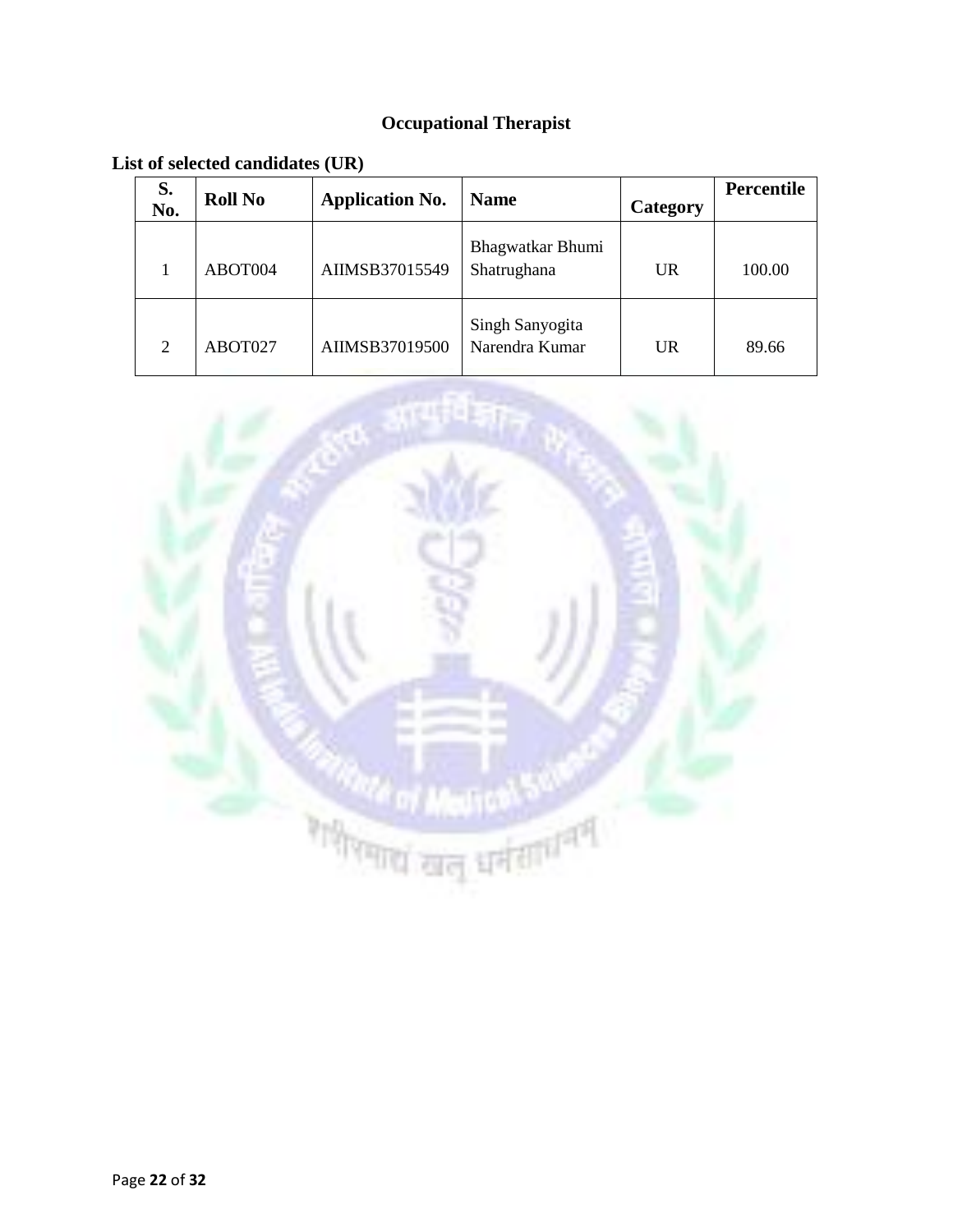# **Maternity and Child Welfare Officer**

|  | List of selected candidates (UR) |  |  |
|--|----------------------------------|--|--|
|--|----------------------------------|--|--|

| S.<br>No. | <b>Roll No</b> | <b>Application No.</b> | <b>Name</b>       | Category | <b>Percentage</b> |
|-----------|----------------|------------------------|-------------------|----------|-------------------|
|           | ABMCWO030      | AIIMSB09024433         | Ram Gopal Bishnoi | UR       | 76.25             |

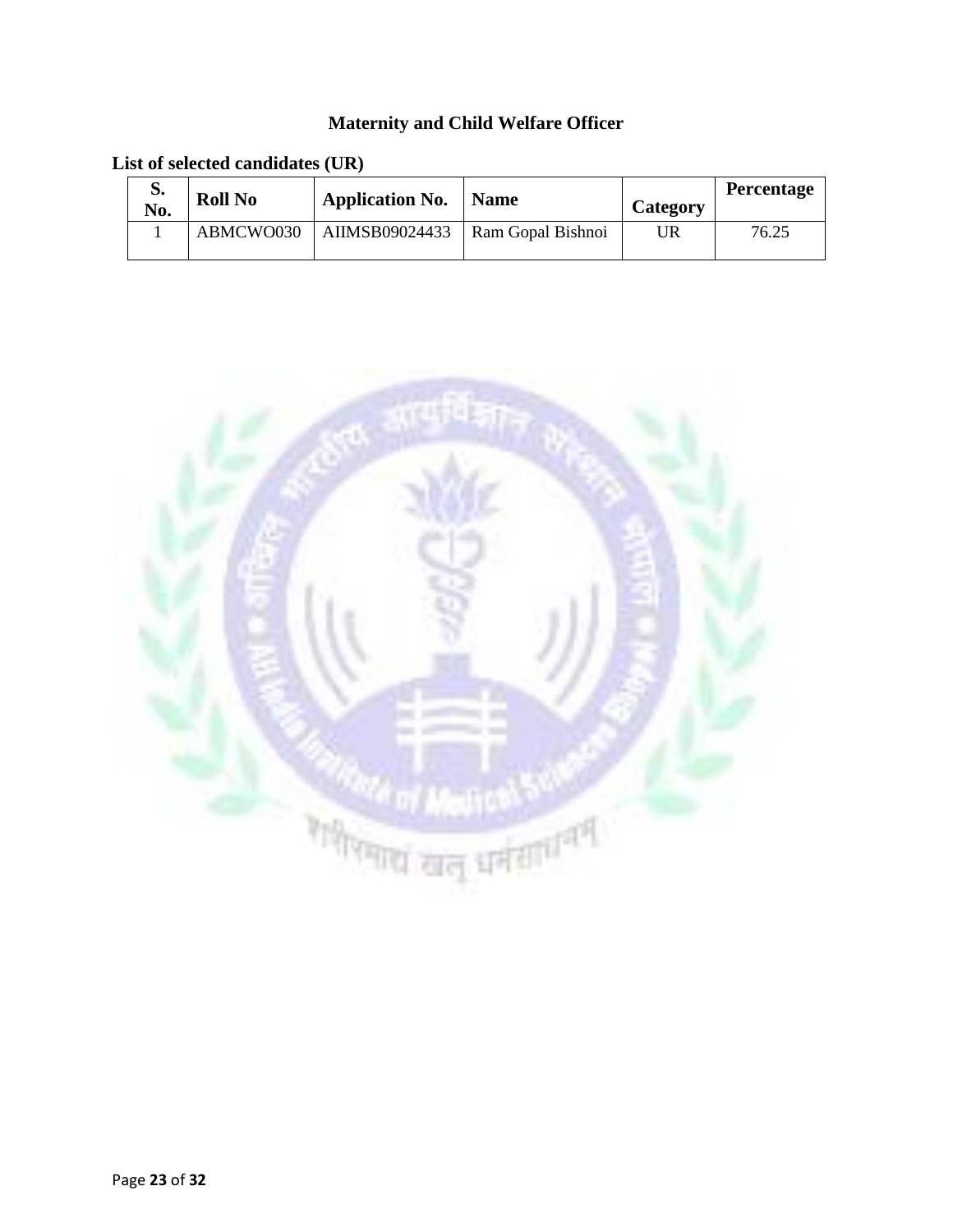#### **Assistant Engineer (Air Conditioning & Refrigeration)**

| d.<br>No. | <b>Roll No</b> | <b>Application No.</b> | <b>Name</b> | Category | <b>Percentage</b> |
|-----------|----------------|------------------------|-------------|----------|-------------------|
|           | ABAEAC005      | AIIMSB17020887         | Ashok Kumar | UR       | 43.25             |

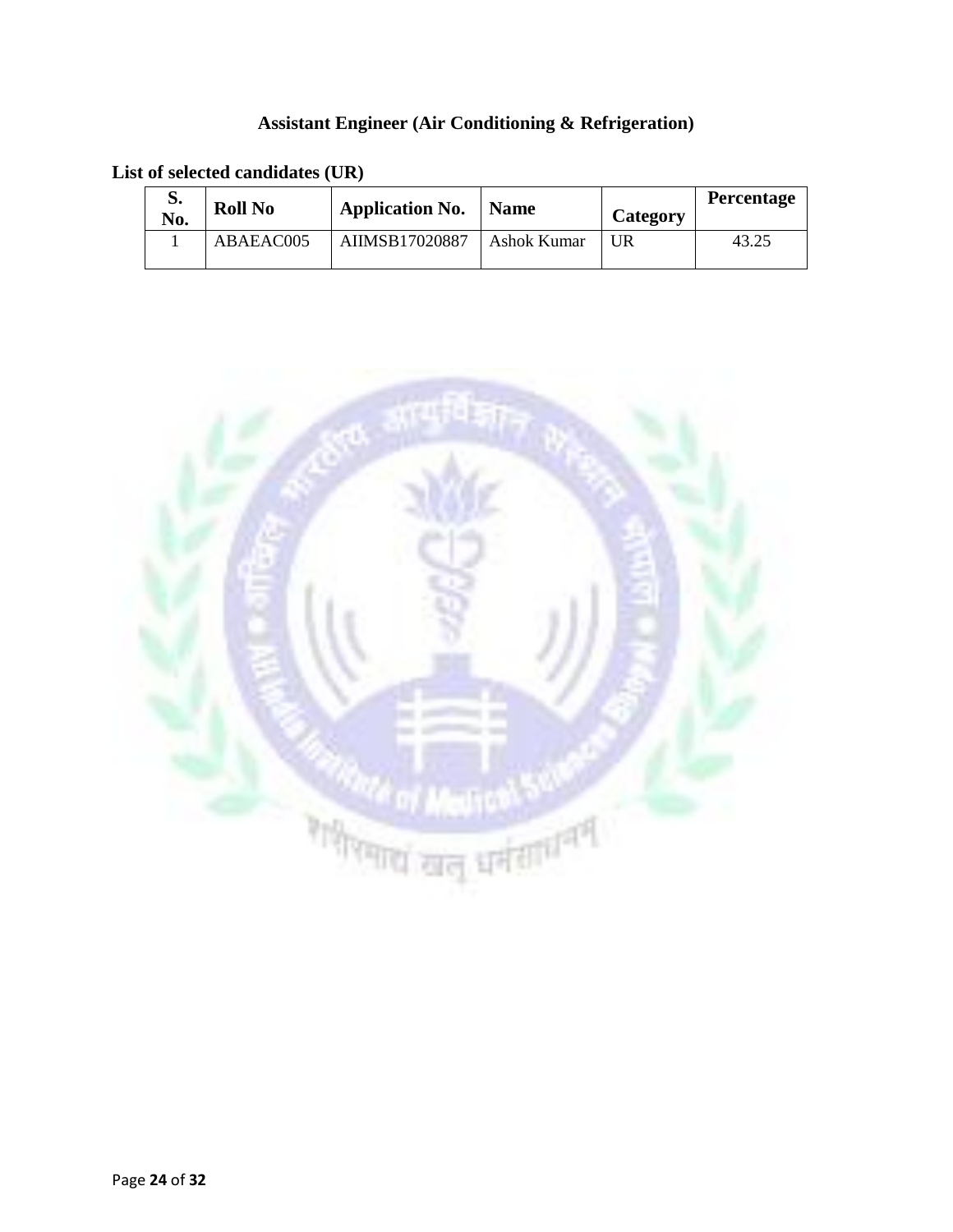#### **Junior Accounts Officer (Accountant)**

| S. No.                            | <b>Roll No</b> | <b>Application No.</b> | <b>Name</b>                  | Category   | <b>Percentile</b> |  |  |
|-----------------------------------|----------------|------------------------|------------------------------|------------|-------------------|--|--|
|                                   | ABJAO051       | AIIMSB27027066         | Navneet Shukla               | <b>UR</b>  | 100.00            |  |  |
| 2                                 | ABJAO002       | AIIMSB27014468         | <b>Abhishek Pratap Singh</b> | UR         | 79.81             |  |  |
| 3                                 | ABJAO090       | AIIMSB27027081         | Simi Mathew                  | <b>UR</b>  | 76.40             |  |  |
| List of selected candidates (OBC) |                |                        |                              |            |                   |  |  |
| $\overline{4}$                    | ABJAO019       | AIIMSB27003590         | Avinash Kumar Verma          | <b>OBC</b> | 72.36             |  |  |

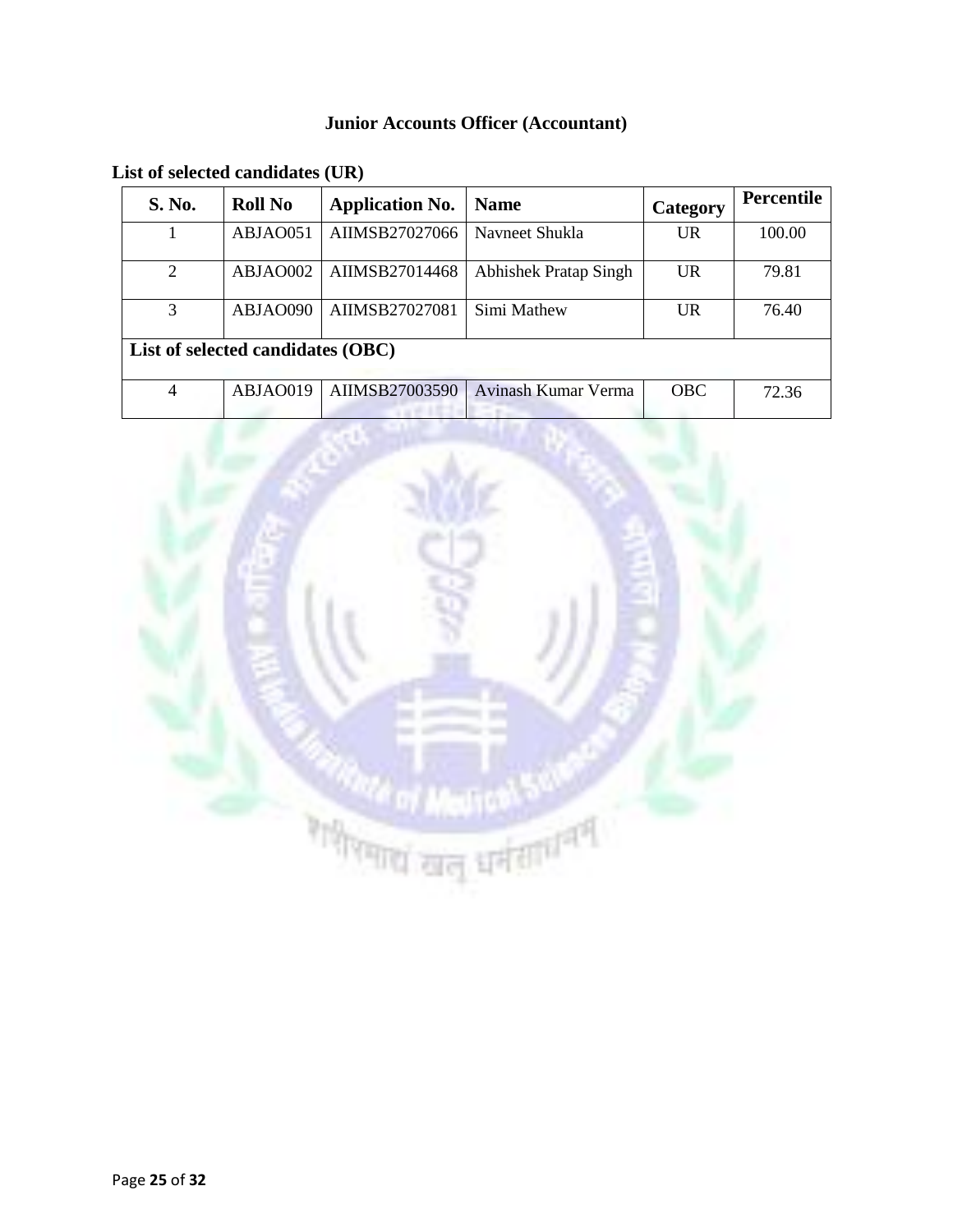### **Multi-Rehabilitation Worker (Physiotherapist)**

| S. No.                            | <b>Roll No</b> | <b>Application No.</b> | <b>Name</b>   | Category    | Percentile |  |  |
|-----------------------------------|----------------|------------------------|---------------|-------------|------------|--|--|
|                                   |                |                        |               | OBC-        | 100.00     |  |  |
|                                   |                |                        |               | selected as |            |  |  |
| 1                                 | ABMRW111       | AIIMSB28019875         | Vandana Singh | <b>UR</b>   |            |  |  |
| 2                                 | ABMRW046       | AIIMSB28012463         | Kuhu Joshi    | <b>UR</b>   | 93.15      |  |  |
|                                   |                |                        | Lokesh Kumar  |             | 81.51      |  |  |
| 3                                 | ABMRW049       | AIIMSB28011552         | Mahednra      | UR          |            |  |  |
| List of selected candidates (OBC) |                |                        |               |             |            |  |  |
| $\overline{4}$                    | ABMRW060       | AIIMSB28024046         | Mohit Bairagi | <b>OBC</b>  | 69.18      |  |  |

**List of selected candidates (UR)**

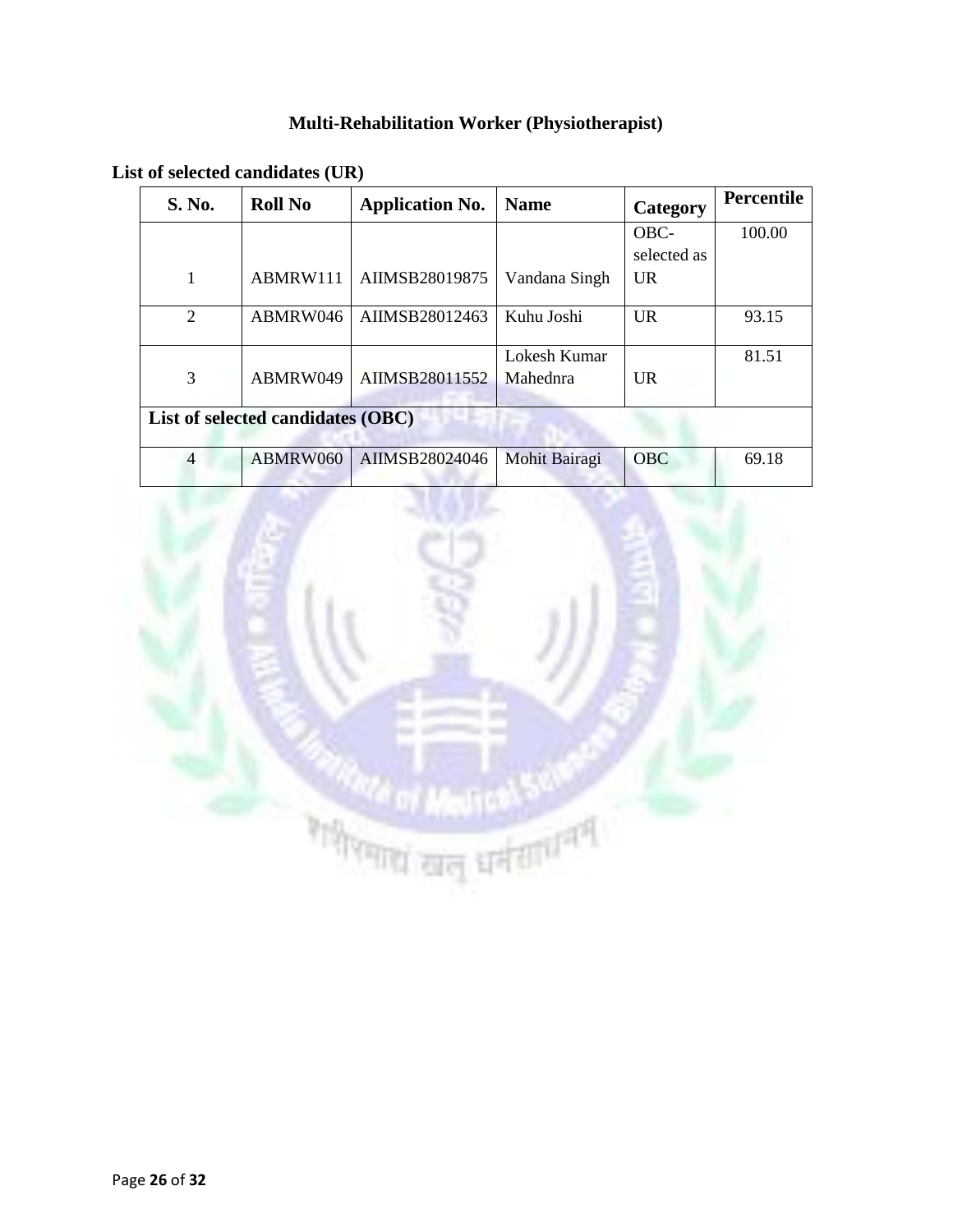#### **Programmer (Data Processing Assistant)**

**List of selected candidates (UR)**

| S.<br>No. | <b>Roll No</b> | <b>Application No.   Name</b>              |            | Category | Percentile |
|-----------|----------------|--------------------------------------------|------------|----------|------------|
|           |                | ABPDPA272   AIIMSB07007383   Shivam Sharma |            | UR       | 100.00     |
|           |                | ABPDPA122   AIIMSB07022039                 | Kanu Geete | UR       | 99.63      |

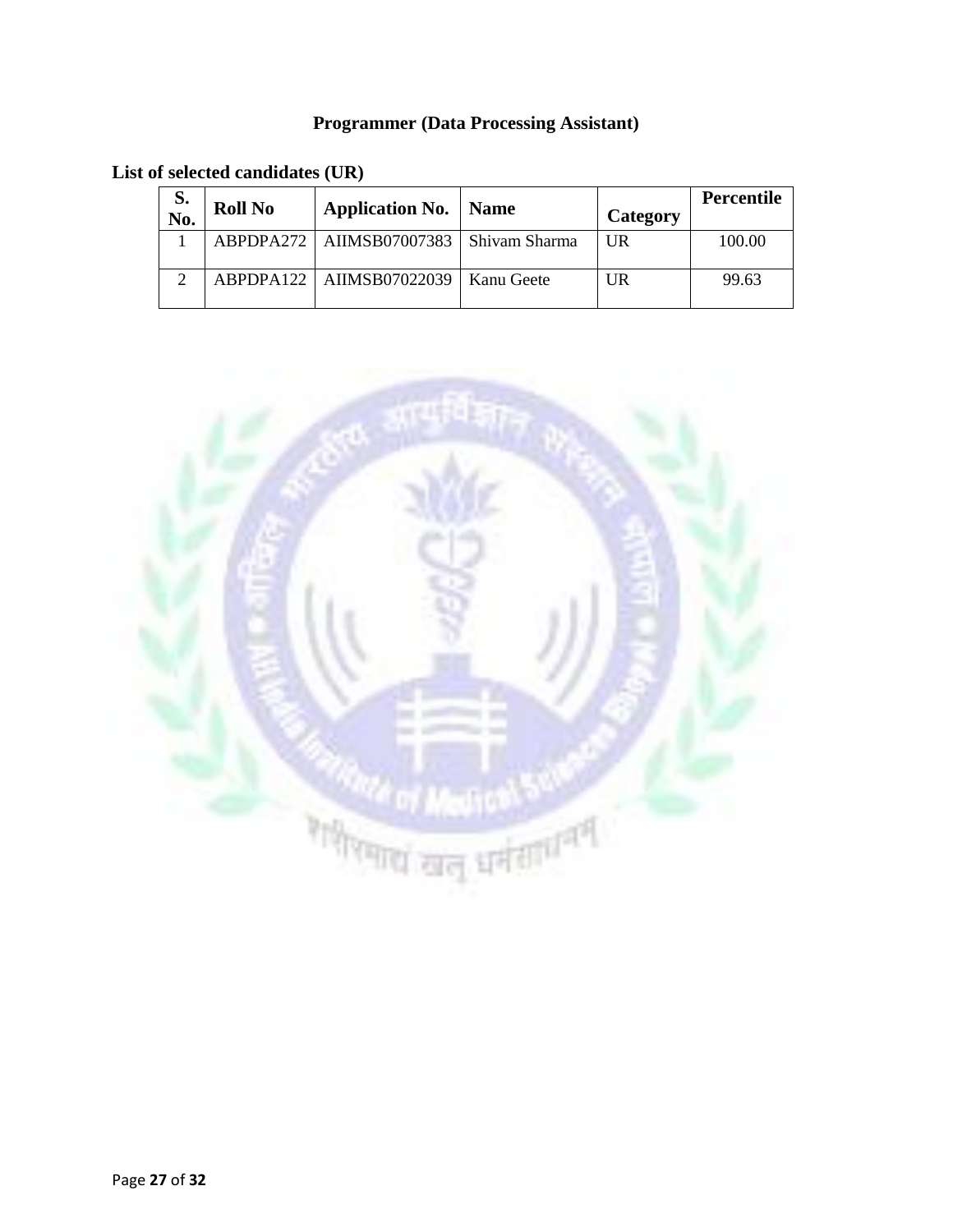# **Junior Engineer (Civil)**

**List of selected candidates (UR)**

| S. No.                            | <b>Roll No</b> | <b>Application No.</b> | <b>Name</b>             | Category    | <b>Percentile</b> |  |  |
|-----------------------------------|----------------|------------------------|-------------------------|-------------|-------------------|--|--|
|                                   |                |                        |                         | OBC-        |                   |  |  |
| 1                                 | ABJEC204       | AIIMSB24016872         | Prakash Singh           | selected as | 100.00            |  |  |
|                                   |                |                        |                         | UR.         |                   |  |  |
| 2                                 | ABJEC049       | AIIMSB24016230         | Aquib Alam              | UR.         | 96.17             |  |  |
| 3                                 | ABJEC268       | AIIMSB24006678         | Shivam Vijayvargiya     | <b>UR</b>   | 90.71             |  |  |
| $\overline{4}$                    | ABJEC009       | AIIMSB24023293         | <b>Abhishek Pandey</b>  | UR.         | 90.16             |  |  |
| 5                                 | ABJEC028       | AIIMSB24025146         | <b>Alok Kumar Dubey</b> | <b>UR</b>   | 89.07             |  |  |
| List of selected candidates (OBC) |                |                        |                         |             |                   |  |  |
| 6                                 | ABJEC196       | AIIMSB24023253         | Pankaj Soni             | <b>OBC</b>  | 83.61             |  |  |

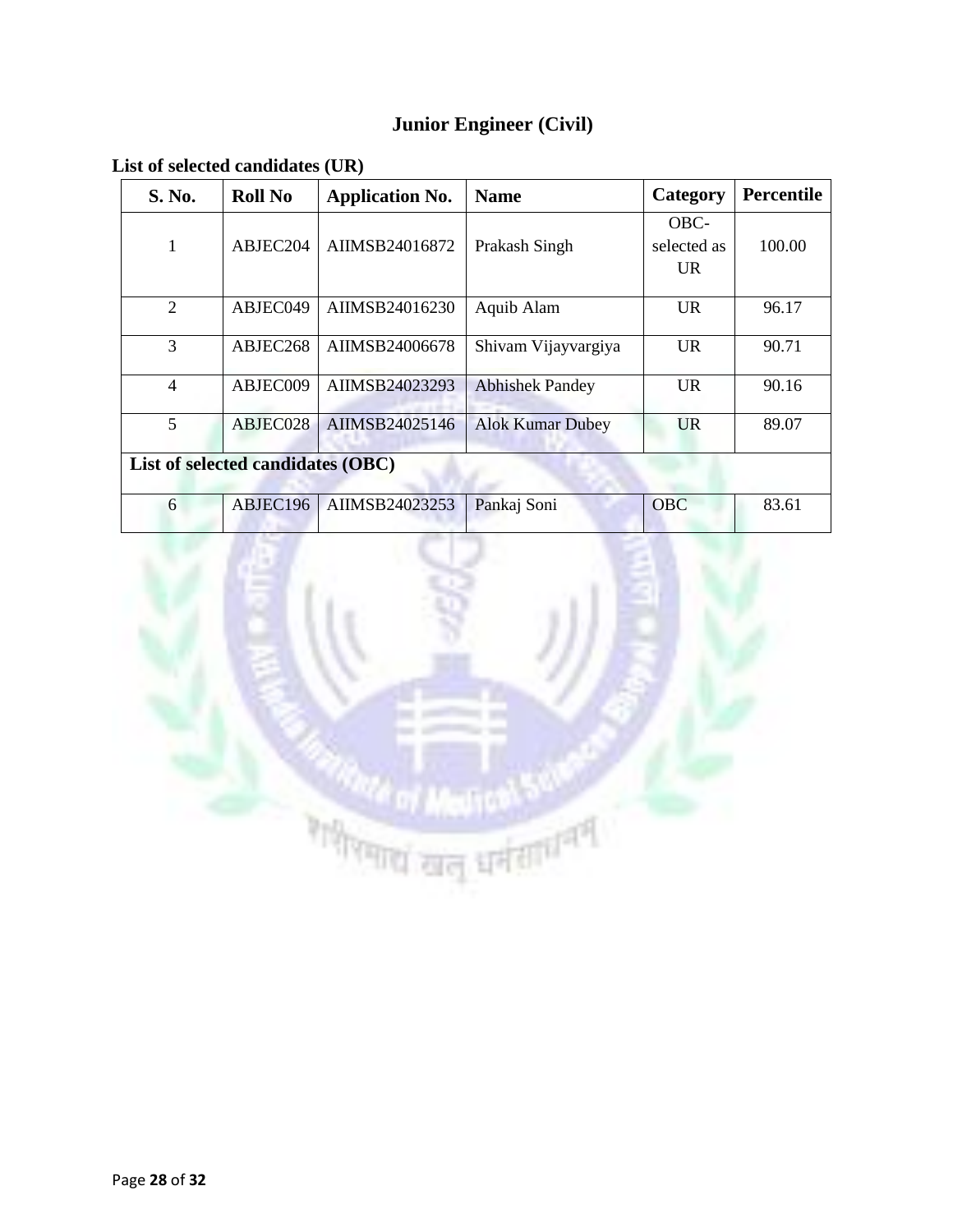# **Physiotherapist**

| S.<br>No.                   | <b>Roll No</b> | <b>Application No.</b>    | Name                            | Category | <b>Percentile</b> |
|-----------------------------|----------------|---------------------------|---------------------------------|----------|-------------------|
|                             |                | ABPHY025   AIIMSB36009671 | Dabhowale Anushree<br>Arunkumar | UR       | 100.00            |
| $\mathcal{D}_{\mathcal{L}}$ |                | ABPHY015   AIIMSB36004428 | Ankita Wadnerkar                | UR       | 98.48             |

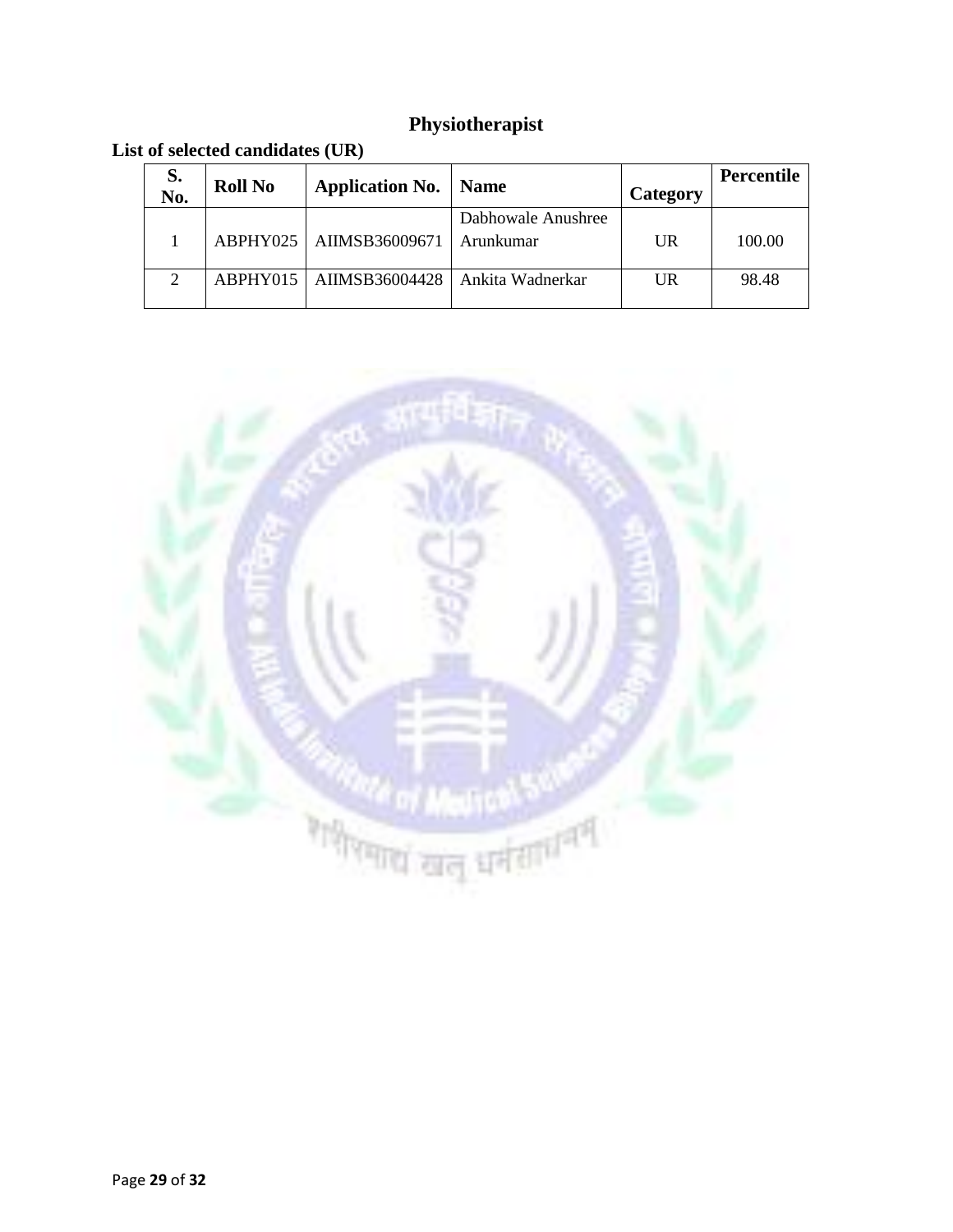# **Junior Engineer (Air Conditioning & Refrigeration)**

| List of selected candidates (UR) |
|----------------------------------|
|----------------------------------|

| <b>S. No.</b>                     | <b>Roll No</b> | <b>Application No.</b> | <b>Name</b>          | Category        | <b>Percentile</b> |  |  |
|-----------------------------------|----------------|------------------------|----------------------|-----------------|-------------------|--|--|
|                                   | ABJEAC064      | AIIMSB33006263         | Md Tanveer Alam      | <b>UR</b>       | 100.00            |  |  |
| 2                                 | ABJEAC059      | AIIMSB33000606         | <b>Manish Pandey</b> | <b>UR</b>       | 85.04             |  |  |
| 3                                 | ABJEAC069      | AIIMSB33025237         | Nagendra Mishra      | <b>UR</b>       | 83.58             |  |  |
| List of selected candidates (OBC) |                |                        |                      |                 |                   |  |  |
| 4                                 | ABJEAC058      | AIIMSB33020676         | Manickam I           | OBC-<br>$PWD^*$ | 70.97             |  |  |

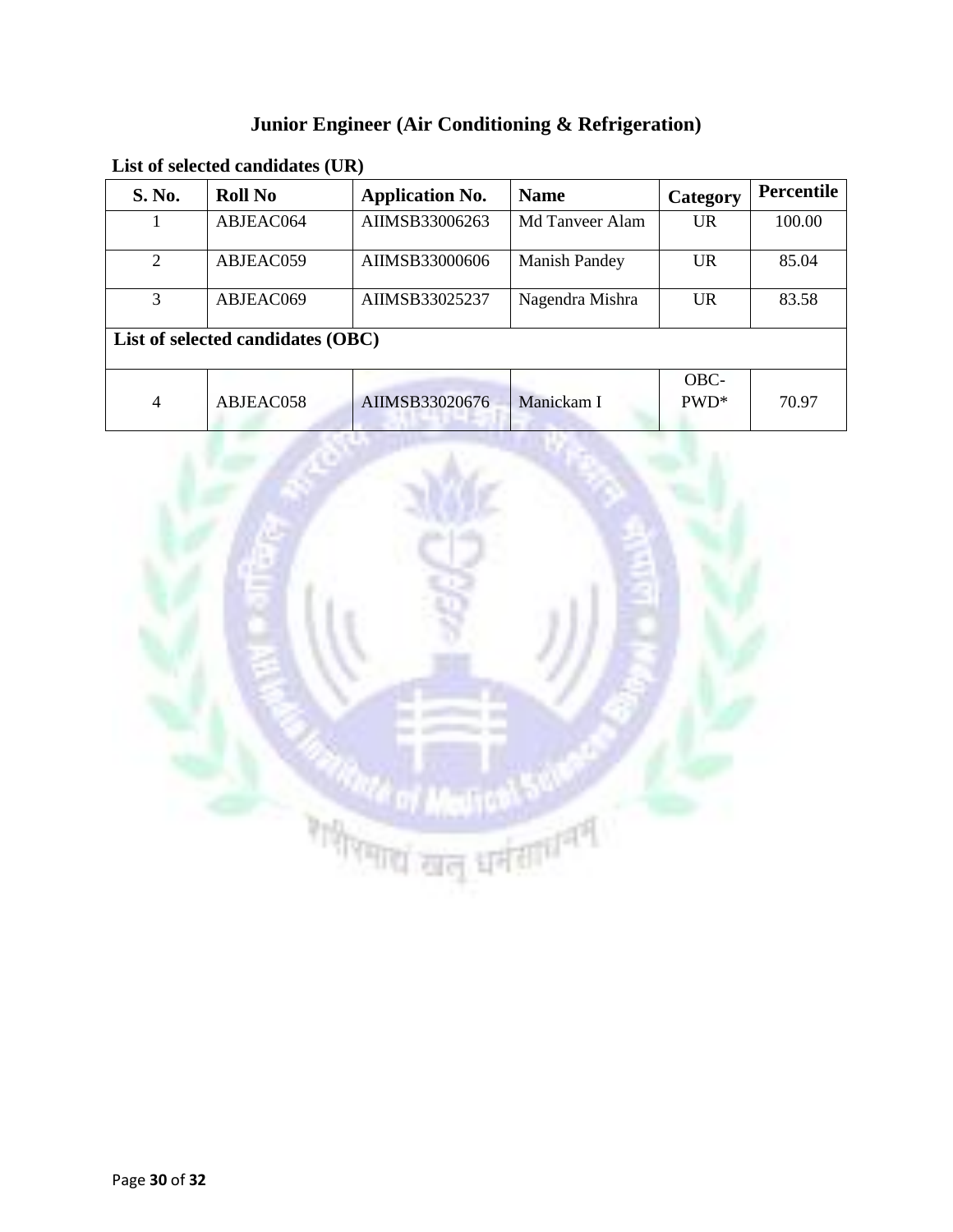# **Junior Engineer (Electrical)**

| S. No.                            | <b>Roll No</b> | <b>Application No.</b> | <b>Name</b>             | Category    | Percentile |  |  |
|-----------------------------------|----------------|------------------------|-------------------------|-------------|------------|--|--|
|                                   |                |                        |                         | OBC-        |            |  |  |
| л.                                |                |                        |                         | selected as |            |  |  |
|                                   | ABJEE059       | AIIMSB32010570         | Kaushal Kishore Maurya  | UR.         | 100.00     |  |  |
| $\overline{2}$                    | ABJEE154       | AIIMSB32015572         | Ujjwal Kumar            | <b>UR</b>   | 90.64      |  |  |
|                                   |                |                        |                         | OBC-        |            |  |  |
|                                   |                |                        |                         | selected as |            |  |  |
| 3                                 | ABJEE081       | AIIMSB32014335         | <b>Nitin Kumar Gour</b> | <b>UR</b>   | 88.39      |  |  |
| List of selected candidates (OBC) |                |                        |                         |             |            |  |  |
|                                   |                |                        |                         | OBC-        |            |  |  |
| $\overline{4}$                    | ABJEE021       | AIIMSB32023007         | <b>Arvind Kumar</b>     | $PWD^*$     | 62.17      |  |  |

**List of selected candidates (UR)**